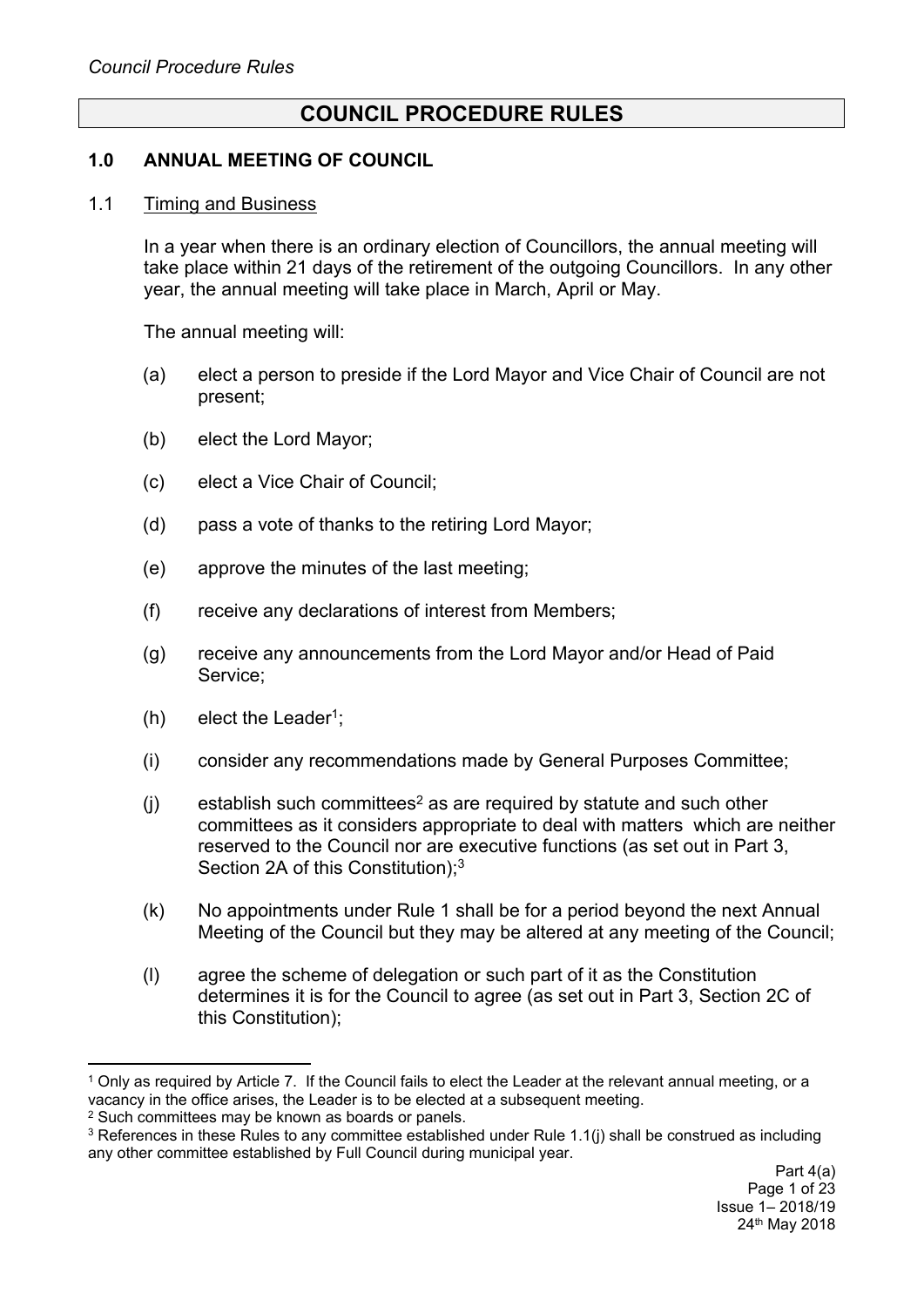### *Council Procedure Rules*

- (m) receive the documents presented by the Leader in accordance with Executive and Decision Making Procedure Rules;
- (n) approve a programme of ordinary meetings of the Council for the year; and
- (o) consider any business set out in the notice convening the meeting.

### 1.2 Selection of Councillors on Committees and Outside Bodies

At the annual meeting, the Council will:

- (a) decide which committees to establish for the municipal year;
- (b) decide the size and terms of reference for those committees;
- (c) decide the allocation of seats to political groups in accordance with the political balance rules;
- (d) appoint to those committees and outside bodies except where appointments to those bodies has been delegated by the Council; and
- (e) appoint the Chair of those committees.

### **2.0 ORDINARY MEETINGS**

### 2.1 Council Meetings

The Council may amend the programme of ordinary meetings agreed at the annual meeting.

All ordinary meetings shall be held at the **Civic Hall, Leeds**, at **1.00pm**, unless full Council decides otherwise.

### 2.2 Order of Business

Except as otherwise provided by Rule 2.3 or by statute, the order of business at every meeting of the Council, (other than the Annual meeting, any Extraordinary Meeting or the Budget Meeting<sup>4</sup>, or a State of the City meeting<sup>5</sup> where the business to be transacted at the meeting will be specified in the Summons), shall be to:

- (a) choose a person to preside if the Lord Mayor and Vice Chair of Council are absent;
- (b) approve as a correct record and sign the minutes of the last meeting of the Council except where the meeting is a meeting called under paragraph 3 (extraordinary meetings) of Schedule 12 to the Local Government Act 1972,

<sup>4</sup> Business over and above the budget is usually admitted by agreement but there is a presumption that such agreement will not include the attendance of deputations or question time.

<sup>&</sup>lt;sup>5</sup> Or such other similarly styled meeting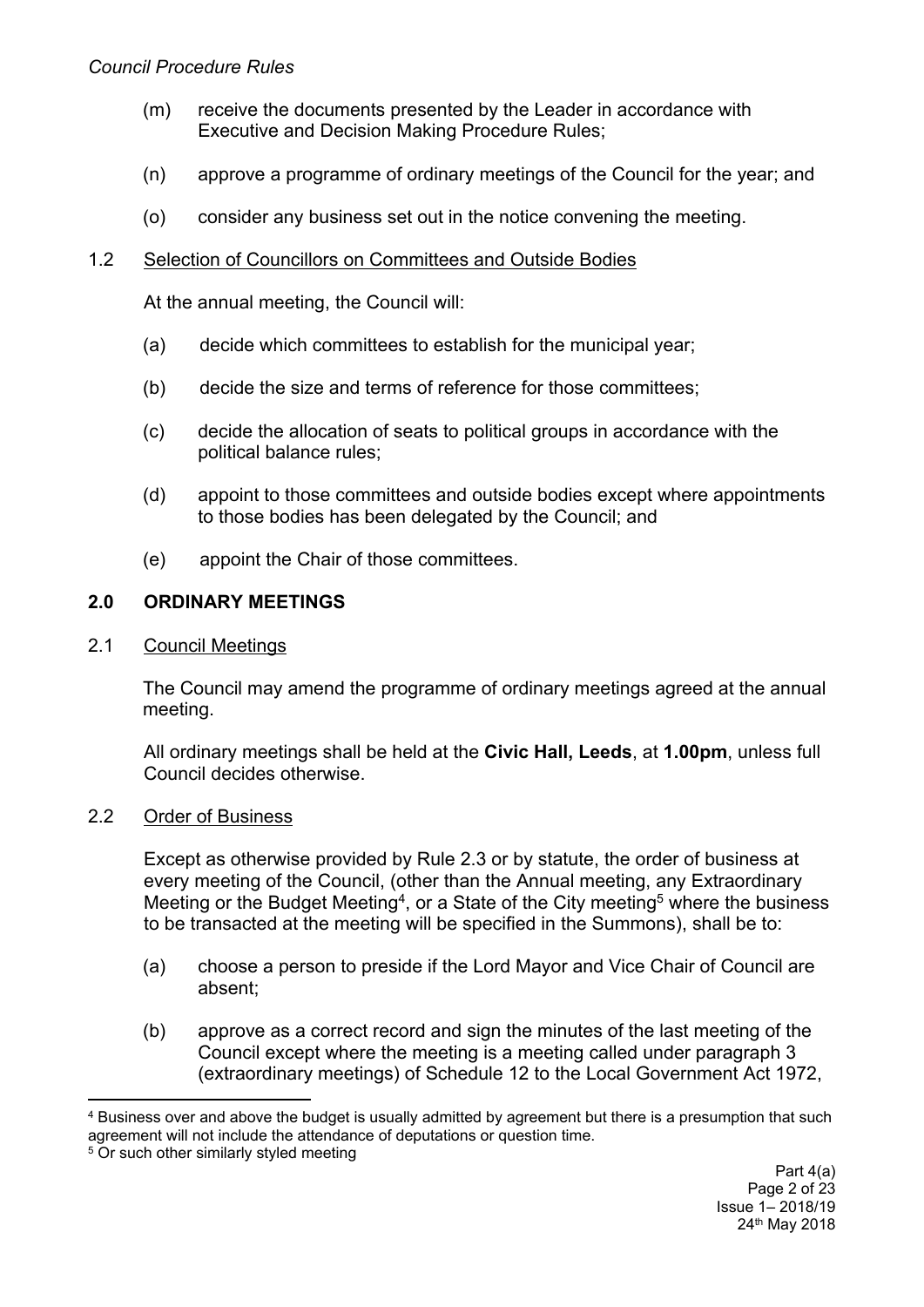in which case the next following meeting of the Council (being a meeting called other than under that paragraph) shall be treated as a suitable meeting for the purposes of paragraph 41(1) and (2) (signing of minutes) of that Schedule;

- (c) receive any declarations of interest from Members;
- (d) receive such communications as the Lord Mayor, the Leader, Deputy Leader, or Members of the Executive Board, or the Chief Executive consider to be appropriate;
- (e) receive deputations (if any) in accordance with Rule 10;
- (f) consider any recommendation of the Executive Board, and committees, established under Rule  $1.1(j)^6$ , and any sub-committees thereof;
- (g) receive such reports as the Chief Executive, Monitoring Officer or Section 151 Officer consider appropriate<sup>7</sup>;
- (h) deal with Executive questions (if any) in accordance with Rule 11;
- (i) receive the minutes of the Health and Wellbeing Board and Executive Board;
- (j) consider White Paper Motions (if any) submitted in accordance with Rule 12.

### 2.3 Variation of Order of Business

Business falling under items Rule 2.2 (a) or (b) shall not be displaced, but subject thereto the foregoing order of business may be varied by a resolution passed on a motion (which need not be in writing) duly moved and seconded, which shall be moved and put without discussion.

# **3.0 TIME LIMITS FOR BUSINESS**

- 3.1 Each deputation shall be for no more than 5 minutes
- 3.2 A period of 30 minutes will be allowed for Executive Questions.
- 3.3 Subject to Rule 4.1 consideration of all business to dispose of the motion to receive Health and Wellbeing Board and Executive Board minutes shall not continue beyond 4.20 pm.

The motion to receive the minutes shall be conducted as follows;

<sup>6</sup> Annual reports will be received from the following committees: Scrutiny (jointly); Community Committees (jointly); Plans Panels (jointly); Licensing Committee; Standards Committee.

<sup>7</sup> In the case of a report relating to devolved matters, consideration of this report will take place after the tea break time; be time limited to 30 minutes; and will enable all groups the to contribute to the debate.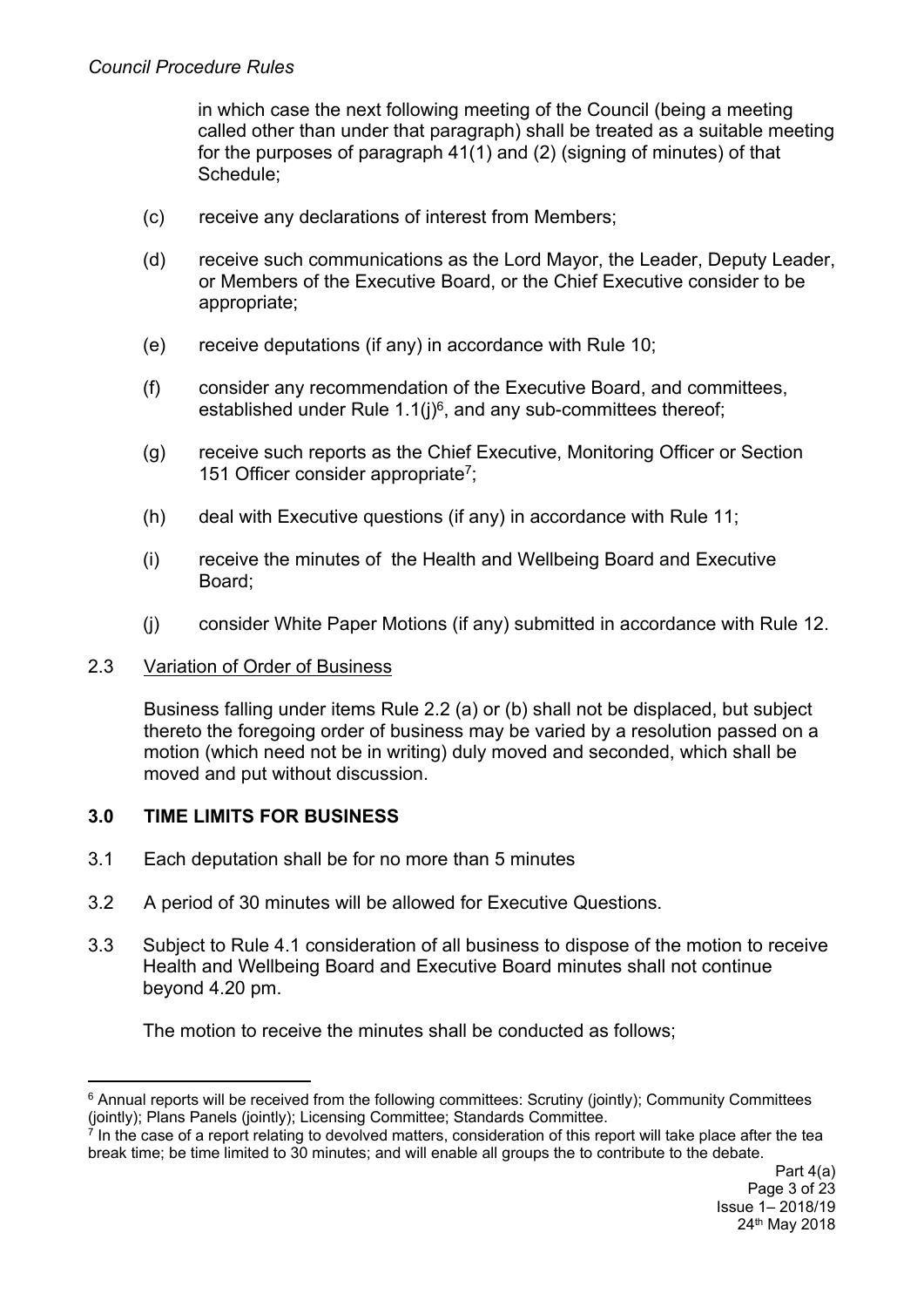- Consideration of Health and Wellbeing Board will be for a period of twenty minutes including up to 4 minutes for the Chair of that Board to sum up at the conclusion of which comments on Executive Board minutes will be heard.
- The Leader of Council will sum up for a period of up to ten minutes.
- 3.4 Each White Paper Motion shall be limited to forty five minutes, at the conclusion of which voting shall commence.

# **4.0 WINDING UP OF BUSINESS**

4.1 At the conclusion of the speech being delivered at the expiry of a specified time period, the Lord Mayor shall put to the vote, without further discussion, all that is necessary to dispose of the matter under debate<sup>8</sup> provided that:

### • Executive Questions

Where a question has been commenced orally (but has not been completed within the time allotted for question time) that question is completed including any supplementary to that question and the response thereto.

### Consideration of Minutes

If the relevant portfolio holder has not commenced summing up in accordance with rule 14.1 g) they shall have the opportunity to sum up (for a period of not more than 5 minutes)<sup>9</sup>

The Leader of Council has had the opportunity to sum up (for a period of not more than 10 minutes).

### • White Paper Motions/ Amendments

The Mover of the motion has had the opportunity to sum up (for a period of not more than 4 minutes).

### • Reference Back

The relevant Executive Board Member or Chair has had the opportunity to sum up (for a period of not more than 3 minutes) on the reference back.

<sup>&</sup>lt;sup>8</sup> For clarification, "all that is necessary properly to dispose of the matter under debate" means, as relevant, for the original motion properly to be moved and seconded; for any and all amendment(s) properly to be moved and seconded; and for the mover of the original motion to have an opportunity to exercise their right of reply/right to sum up.

<sup>9</sup> The Leader's summing up may continue after 4:20 pm if necessary to accommodate the executive Member's summing up in relation to their portfolio.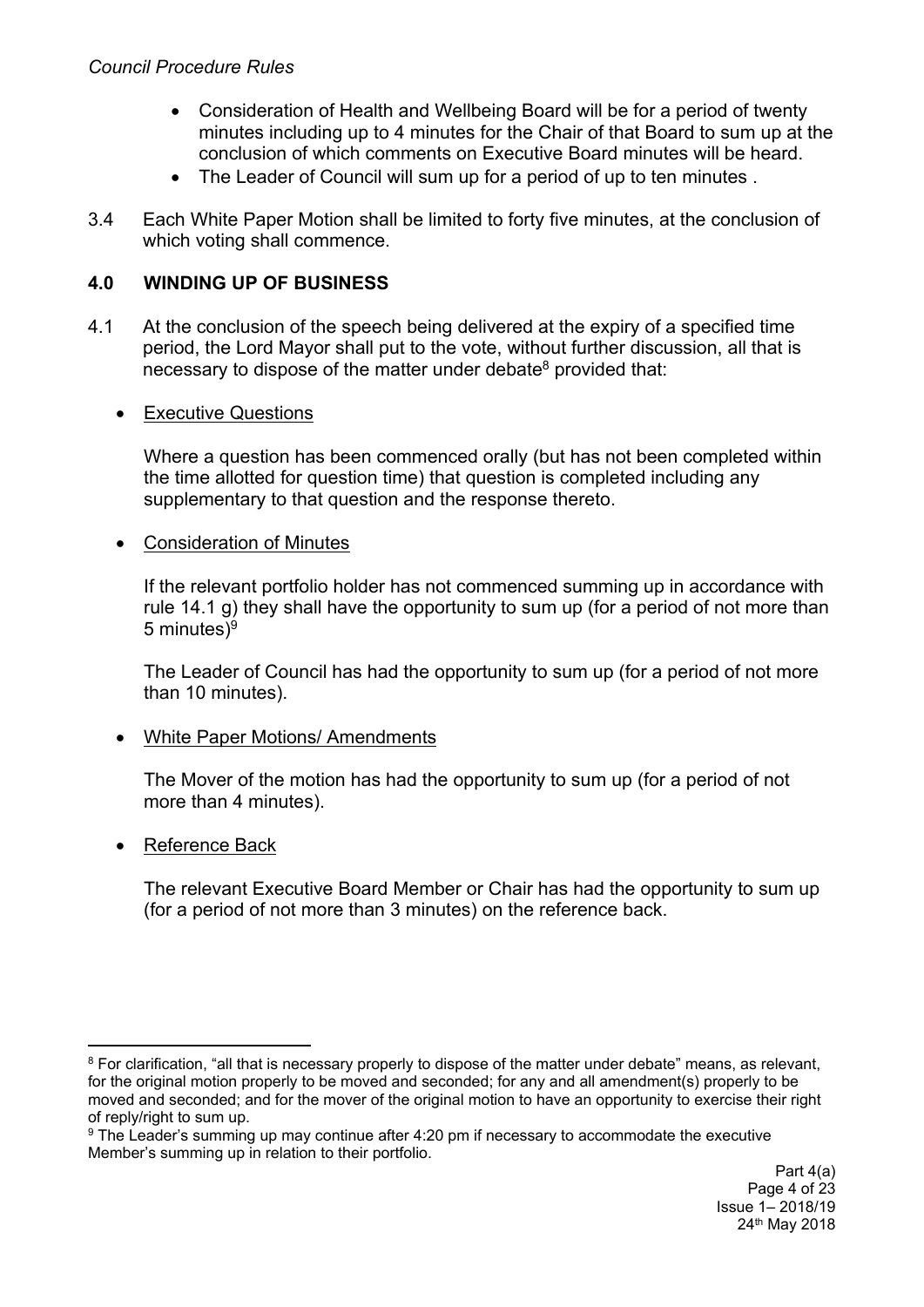### **5.0 EXTRAORDINARY MEETINGS**

Those listed below may request the Proper Officer to call Council Meetings in addition to ordinary meetings:

- (a) the Council by resolution;
- (b) the Lord Mayor;
- (c) the Chief Executive, the Monitoring Officer and Section 151 Officer; and
- (d) any five Members of the Council if they have signed a requisition presented to the Lord Mayor and s/he has refused to call a meeting or has failed to call a meeting within seven clear days<sup>10</sup> of the presentation of the requisition.

### **6.0 NOTICE OF AND SUMMONS TO MEETINGS**

- 6.1 The Chief Executive will give notice to the public of the time and place of any meeting in accordance with the Access to Information Procedure Rules. At least five clear days before a meeting, the Chief Executive will send a summons signed by him/her to every Member of the Council or leave it at their usual place of residence. The summons will give the date, time and place of each meeting and specify the business to be transacted, and will be accompanied by such reports as are available.
- 6.2 The notices for all meetings of committees established under Rule 1.1(j) shall be issued from the office of the Chief Executive and no matter shall be considered at such meeting without the prior agreement of the Chief Executive who shall first have been furnished with any written report or with details of any intended verbal report.

# **7.0 POWERS AND DUTIES OF THE LORD MAYOR**

- 7.1 Any power or duty of the Lord Mayor in relation to the conduct of a meeting may be exercised by the Vice Chair, or in the absence of the Vice Chair, the person elected to preside at the meeting.
- 7.2 Any duty of the Chief Executive in relation to the conduct of a meeting may be exercised in the Chief Executive's absence by the City Solicitor.

# **8.0 QUORUM**

- 8.1 The quorum of a meeting will be one quarter of the whole number of Members<sup>11</sup>.
- 8.2 If during any meeting of the Council, any Member draws to the attention of the Lord Mayor that there does not appear to be a quorum present, the Lord Mayor shall

<sup>&</sup>lt;sup>10</sup> Not including the date the requisition was received and not including weekends or bank holidays

<sup>11</sup> Which shall be 25 Members unless more than one third of the Members are disqualified at the same time, when until the number of Members in office is increased to not less than two thirds of the whole, the quorum shall be determined by reference to the number of Members remaining qualified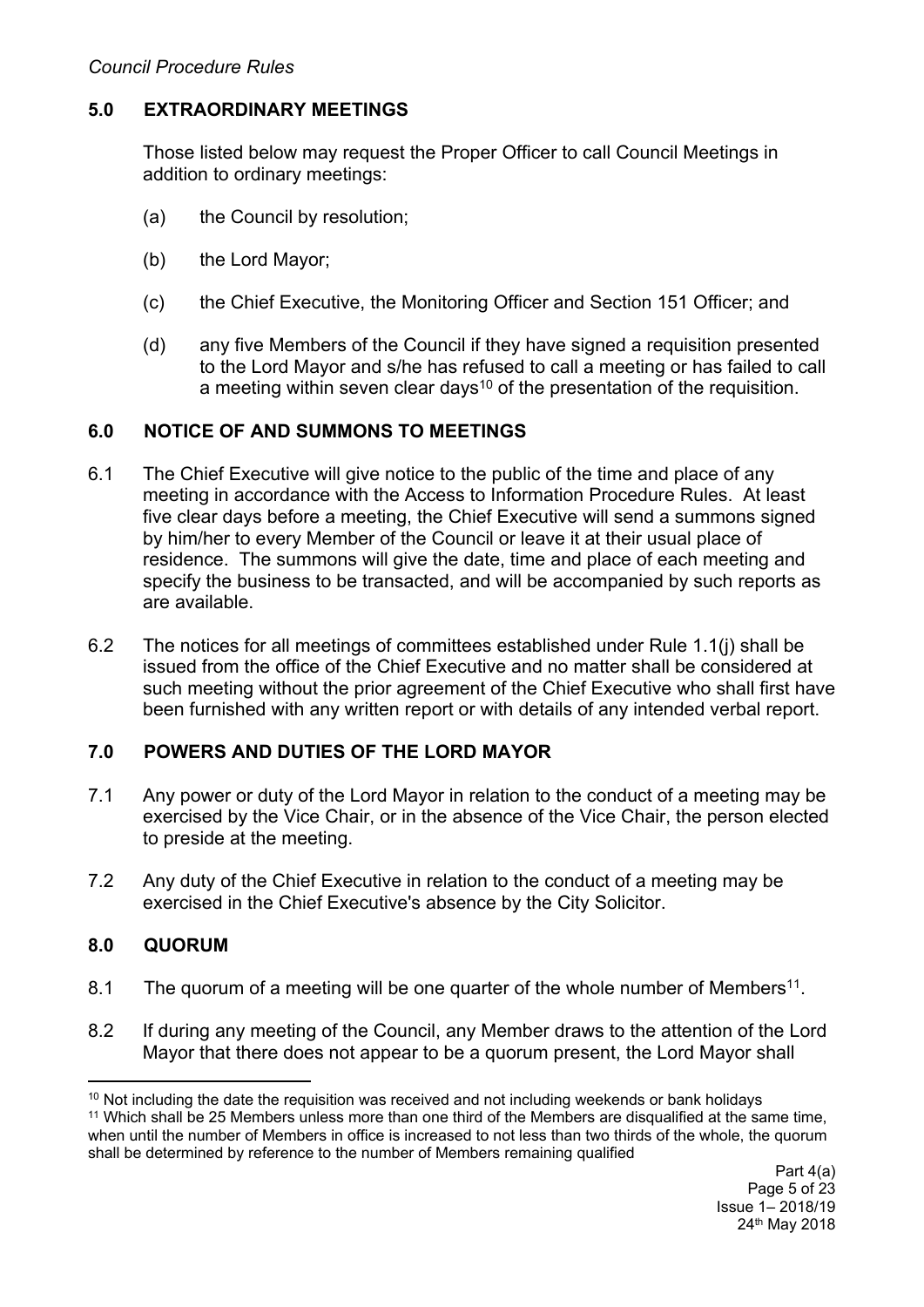direct the Chief Executive to call over the names of the Members of the Council. If there is less than a quarter present, the Lord Mayor shall declare the meeting adjourned. The names of the Members present and those absent shall be recorded in the minutes of the Council.

8.3 The consideration of any business not transacted shall be adjourned to a time fixed by the Lord Mayor at the time the meeting is adjourned or, if the Lord Mayor does not fix a time, to the next ordinary meeting of the Council.

# **9.0 COMMUNICATIONS**

9.1 There shall be no discussion on any matter referred to in communications from the Lord Mayor, the Chief Executive or Executive Members as are thought necessary to be read, but any Member shall be at liberty to move a motion, without notice, to refer any of such communications to the appropriate committee and such motion, on being seconded, shall be at once put to the vote.

# **10.0 DEPUTATIONS**

- 10.1 The Council will not receive more than four deputations at any ordinary meeting.<sup>12</sup>
- 10.2 A request for permission to bring a Deputation must be submitted, to the Head of Governance and Scrutiny Support, at least fourteen clear days in advance of the Council meeting for which permission is sought.
- 10.3 A copy of the proposed deputation speech must accompany the permission request.
- 10.4 Deputations shall be relevant to some matter in relation to which the Council has powers or duties or which affects the City of Leeds.
- 10.5 Deputation requests which relate solely to the interests of an individual or company, or which present, or may appear to present unsubstantiated allegations or claims in respect of an individual, group of individuals, a company or any other body, or are in any way vexatious or otherwise significantly prejudicial to the interests of the Council or the City of Leeds, will not be permitted.
- 10.6 Requests concerning matters being considered by a Plans Panel, the Licensing Committee (or a sub-committee) will not be received.
- 10.7 The suitability of a Deputation shall be determined by the Chief Executive. Permission to attend Council and present a Deputation shall be issued by the Chief Executive.
- 10.8 Eligible deputations shall be heard in the order in which permission is granted.

<sup>12</sup> Except the Annual Meeting, an Extraordinary Meeting, the Budget Meeting and a State of the City (or other similarly styled) meeting where deputations shall not be heard.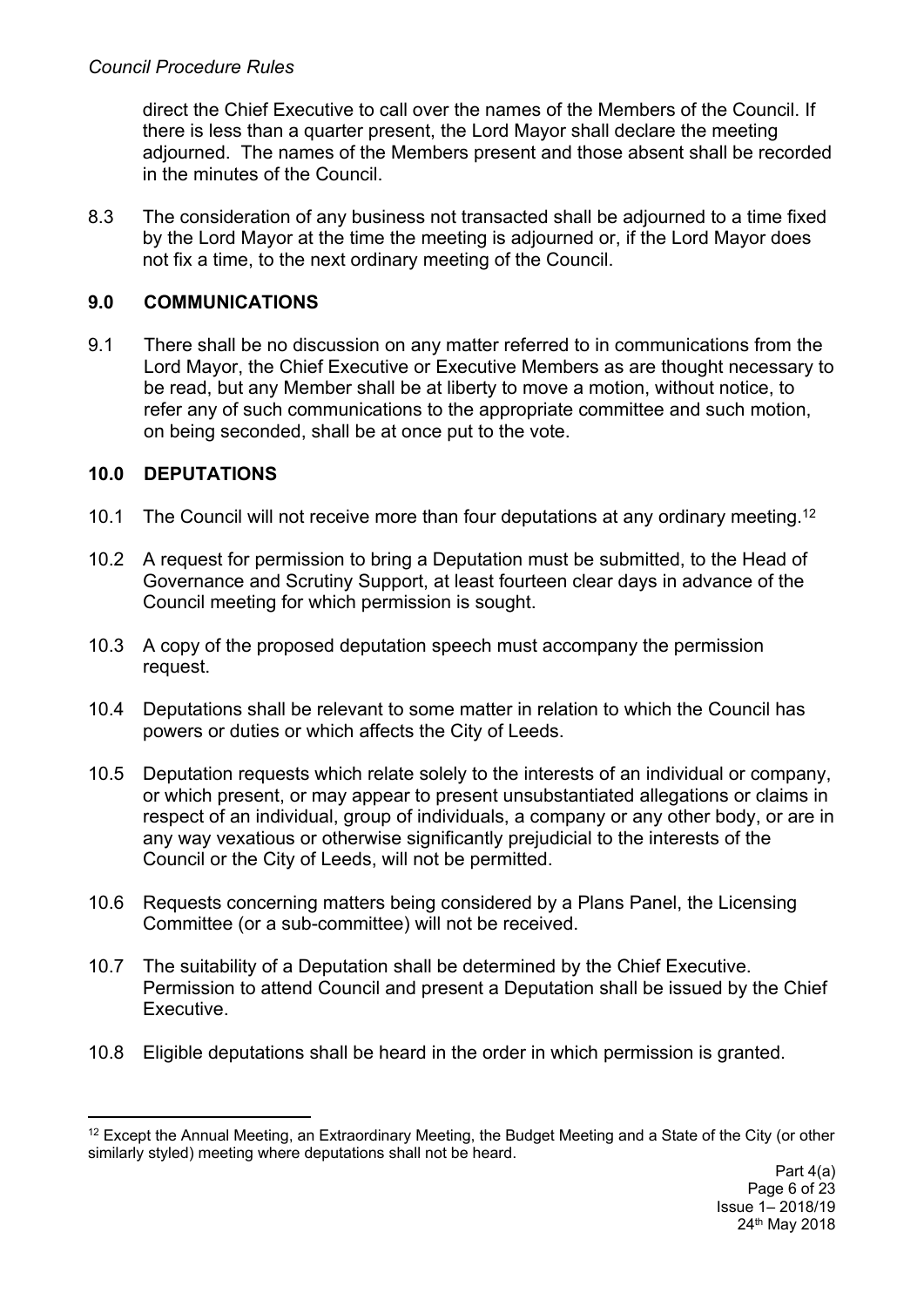- 10.9 A deputation shall consist of at least two and no more than five people. One person from a deputation may address the Council, for no longer than five minutes<sup>13</sup>.
- 10.10 Where two or more deputations present opposing views on the same matter, the Council will not receive more than one of these related deputations at the same meeting.
- 10.11 The Council shall not normally receive a deputation on a matter that has been the subject of a deputation in the previous six months, except as a result of a refusal at 10.10.
- 10.12 The Council shall not debate any matter raised by a deputation when it is presented.
- 10.13 Any Member of the Council may move a motion without notice, that the deputation be or not be received, or that the subject matter be referred to the appropriate committee<sup>14</sup>. The Lord Mayor will put such a motion on being seconded, to the vote without debate

# **11.0 EXECUTIVE QUESTIONS**

- 11.1 Questions on Notice
	- (a) Executive Questions may be put at each ordinary meeting of the Council (except, the Budget Meeting or a State of the City meeting<sup>15</sup>).
	- (b) During question time, a Member may ask the Leader of the Council, the Deputy Leader, any Executive Member<sup>16</sup> or the Chair of any executive committee<sup>17</sup> through the Lord Mayor, any question on any matter in relation to which the Council has powers or duties, or which affects the City of Leeds<sup>18</sup>.
	- (c) A question shall not be asked in the absence of the Member in whose name it stands unless they have given authority for it to be asked by some other Member of the Council.
- 11.2 Notice of Questions

Notice in writing of the question must be given to the Chief Executive before 10.00am on the Monday preceding the Council meeting. Questions from an

<sup>&</sup>lt;sup>13</sup> Including the reading of any written material

<sup>&</sup>lt;sup>14</sup> Or to the officer with appropriate delegated authority who shall consider the matter in consultation with the relevant Executive Member.

<sup>&</sup>lt;sup>15</sup> or other such styled meeting. Questions cannot be put at the Annual Meeting or any Extraordinary Meeting.

<sup>&</sup>lt;sup>16</sup> In relation to any matter within their portfolio.

<sup>&</sup>lt;sup>17</sup> In relation to any matter within the committee's terms of reference.

<sup>&</sup>lt;sup>18</sup> A Member may also ask a Member of the Council appointed by full Council to another body, any question about functions discharged by that other body. Any question about any function discharged by the West Yorkshire Fire and Rescue Authority must be directed to a Member nominated by that Authority..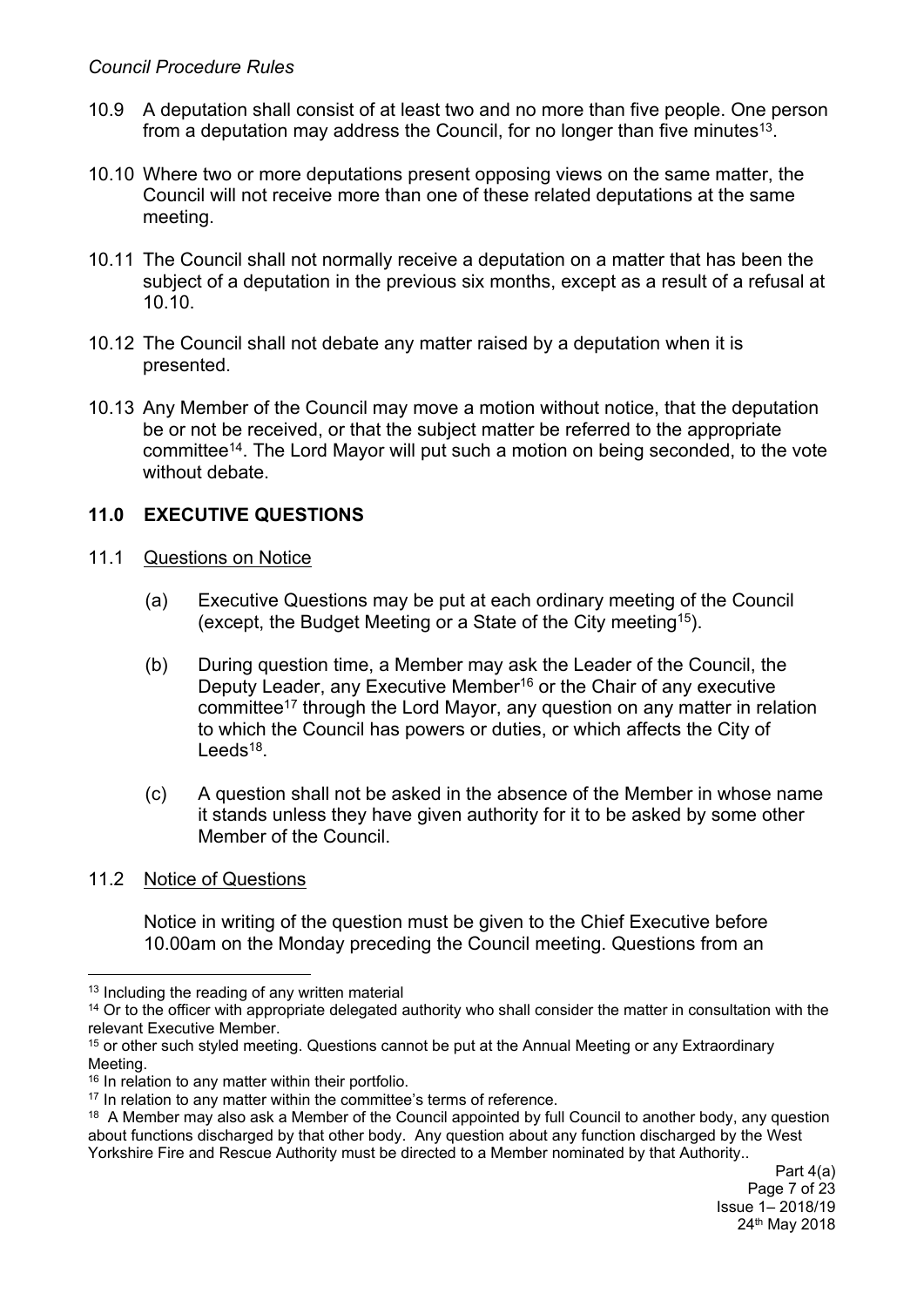individual or group will be taken in the order in which notice of the question is received from that individual or group.

### 11.3 Response

- (a) Every question shall be put and answered without discussion but the person to whom a question has been put may decline to answer.
- (b) A Member to whom a question is addressed<sup>19</sup> shall have discretion to nominate a Member to answer such question where the Member considers that the answer would most appropriately be given by such nominee.

# 11.4 Form of Response

An answer may take the form of:

- (a) a direct oral answer, or where the desired information is contained in a publication of the Council or of the relevant Joint Authority or Joint Committee, a reference to that publication; or
- (b) where the reply to the question cannot conveniently be given orally, a written answer circulated to Members of the Council. Written answers wherever possible should be sent out by the Chief Executive within 10 working days.

### 11.5 Supplementary Question

The Member who asked a question during question time may ask one supplementary question, arising directly out of the original question.

### 11.6 Unanswered Questions

Where the answer has not been commenced during question time, it shall be answered by written answer circulated to Members of the Council. If the answer to a question has been commenced orally but has not been completed within question time it may be completed orally including any supplementary to that question and the response thereto.

# **12.0 MOTIONS ON NOTICE**

### 12.1 Notice

Except for motions which can be moved without notice under Rule 13, written notice of every motion signed by the Member or Members of Council giving notice must be delivered at the office of the Chief Executive prior to 10.00am of the day preceding the day for issue of the Summons. The proposer of a Motion shall have

<sup>19</sup> Except in relation to functions discharged by the West Yorkshire Fire and Rescue Authority – see footnote 15 above.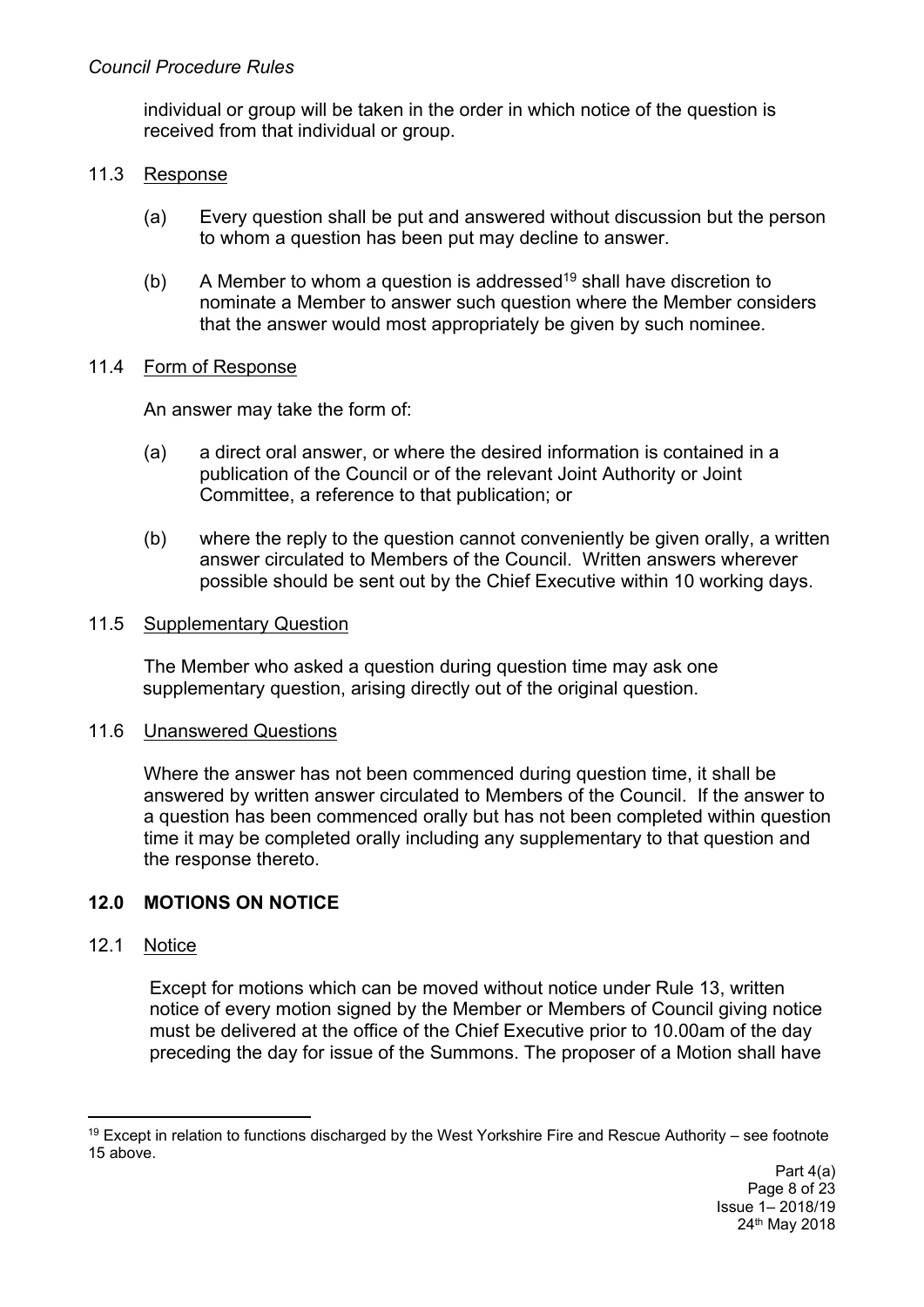the right to correct or withdraw a Motion up to 10.00 am on the day the Summons is to be issued.

### 12.2 White Paper Motions

The number of White Paper motions admissible for full debate at any given meeting shall be limited to three<sup>20 21</sup>.

### 12.3 Scope

- (a) Every motion shall be relevant to some matter in relation to which the Council has powers or duties or which affects the City of Leeds.
- (b) All the notices of motion received by the Chief Executive shall be submitted to the Lord Mayor. If the Lord Mayor considers that any such motion relates to matters other than of a local nature or is similar to a matter which in the past six months has been rejected at a meeting of the Council, the Member concerned shall ask leave of the Council to introduce such a motion before proceeding to address Council on it. Once the motion is dealt with, no-one can propose a similar motion for six months.
- (c) There shall be no speech or discussion upon asking for such leave to so introduce a motion. The fact that any such motion requires the leave of the Council shall be indicated in the Council Summons.
- (d) If it appears to the Lord Mayor that any motion requiring notice relates only in part to the matters stated in (b) above, the Lord Mayor may invite the Member of the Council concerned to amend the motion in agreement with the Lord Mayor either by omitting the part relating to such matters or by dividing the motion so that the part relating to such matters is stated in terms of a separate motion, but without addition to the terms of the original motion. In such event the original motion shall appear on the Council Summons with the indication that it requires the leave of the Council, but it shall be competent for the Member concerned to move without leave the part agreed by that Member with the Lord Mayor as not relating to the matters above stated, and after that motion has been disposed of, if the Member so wishes, to move with leave of Council the remaining part of the motion.

# 12.4 Motion Set Out in Agenda

- (a) The Chief Executive shall set out in the Summons for every meeting of the Council all motions of which notice has been duly given, and notice of all business which in the judgement of the Chief Executive requires to be brought before the Council.
- (b) The business under any notice upon the Council Summons shall not be proceeded with in the absence of the Member or Members of the Council in

 $20$ One to the Labour Group, one to the Conservative Group, one to be shared on a rota agreed by the other political groups.

<sup>&</sup>lt;sup>21</sup> Where submitted, the first White Paper considered will be that submitted by the Conservative Group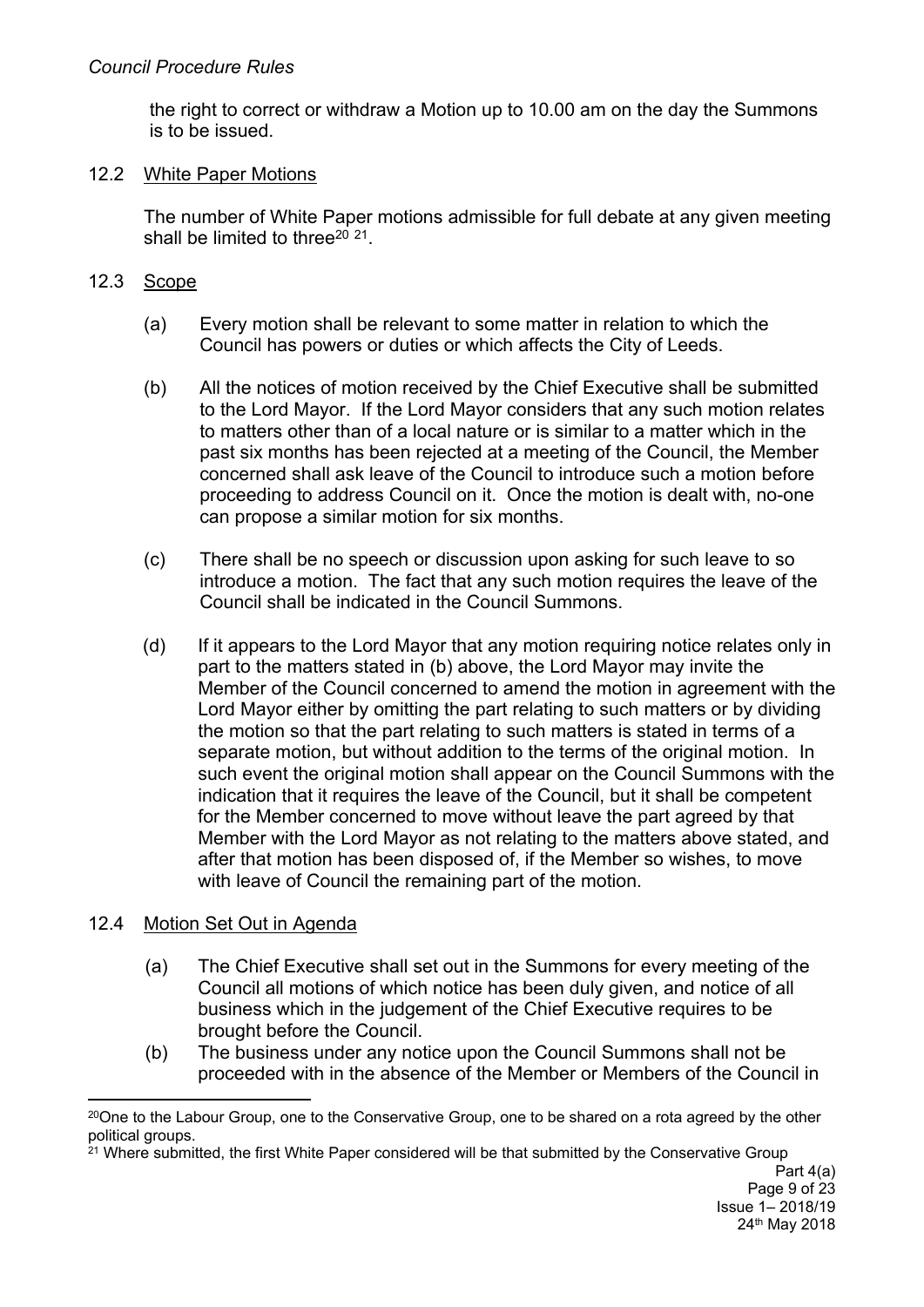whose name or names it stands, unless they have given authority in writing for it to be taken up by some other Member or Members of the Council, or it is business which, by law, the Council must transact or business emanating from a committee the notice whereof stands in the name of the Chair of that committee in which latter case the resolution may be moved, without authority in writing, by some other Member of the committee.

# **13.0 MOTIONS/AMENDMENTS**

### 13.1 Motions and amendments requiring notice

- a) Except as set out in Rule 13.2 below, and as provided in Rule 14.8, no amendment to a motion (including an amendment to refer back any business for further consideration) shall be moved at any meeting of the Council unless notice thereof in writing setting out the amendment and signed by the Member or Members giving it, has been received by the Chief Executive:
	- no later than 10.00am on the working day before the commencement of the meeting; or
	- no later than 10.00 am on the third working day after the issue of the Summons if the amendment is to the Budget Motion.

### 13.2 Motions without notice

The following motions and amendments may be moved without notice:

- (a) appointment of a Chair of the meeting at which the motion is made;
- (b) in relation to the accuracy of a report, minutes or recommendation before Council;
- (c) to change the order of business in the agenda;
- (d) that leave be given to withdraw an item of business including a motion or amendment;
- (e) that the Council proceed to the next business;
- (f) that the question be now put;
- (g) that the debate be adjourned;
- (h) that the meeting be adjourned
- (i) authorising the sealing of documents;
- (j) suspending Council Procedure Rules, in accordance with Rule 22.1;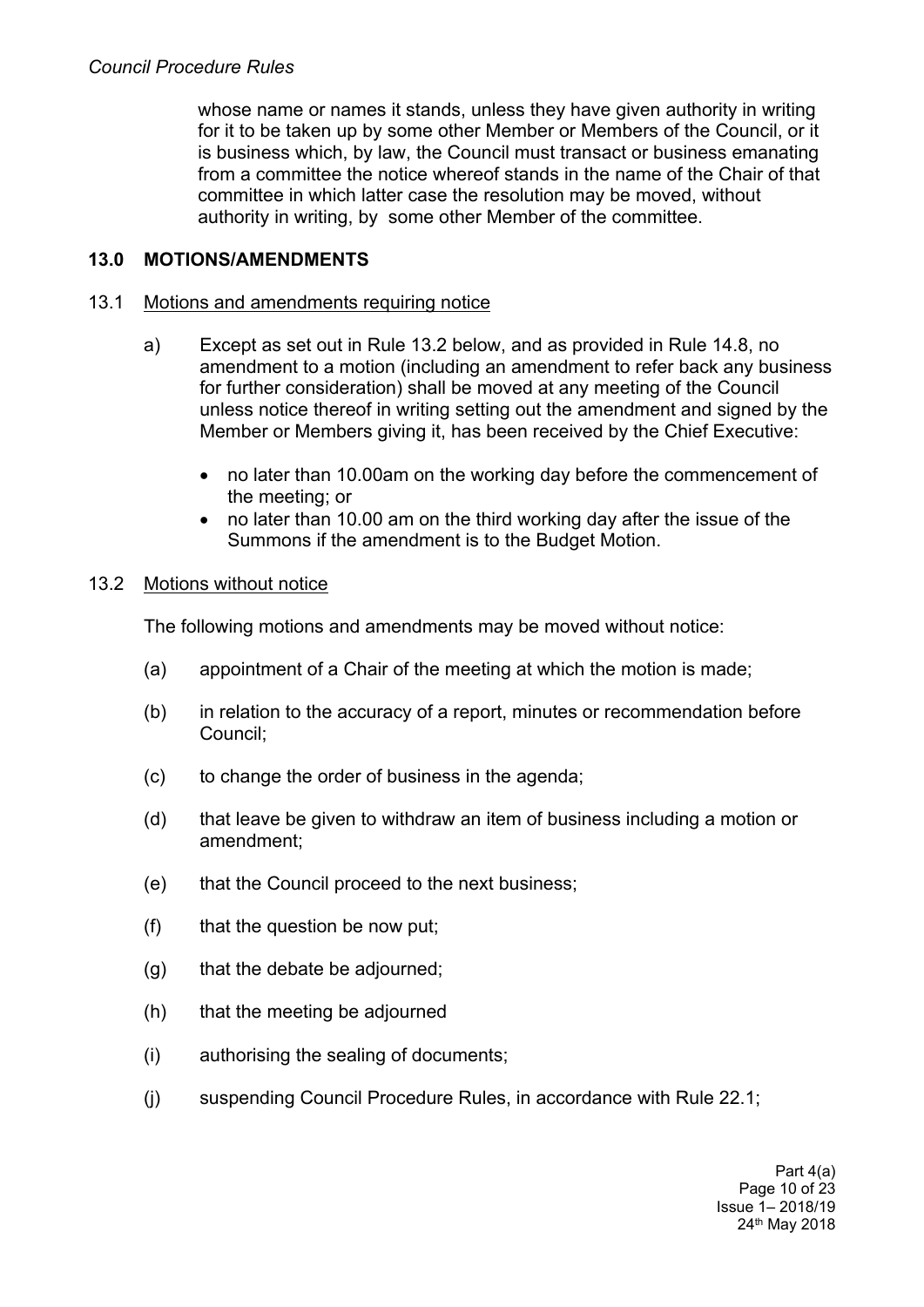- (k) motion to exclude the press and public in accordance with the Access to Information Rules;
- (l) that a Member named under Rule 20, be not further heard or leave the meeting;
- (m) giving consent of the Council where its consent is required by this Constitution; and
- (n) that a communication be referred to the appropriate Committee

# **14.0 RULES OF DEBATE**

### 14.1 Period Permitted for Speeches

Except by the leave of Council (and as follows);

- a. A Member may address Council under the Communications item for up to 3 minutes.
- b. A Member moving a White Paper motion may speak for up to 5 minutes.
- c. A Member seconding a White Paper motion may speak for up to 4 minutes<sup>22</sup>,
- d. A Member may speak for up to 4 minutes when contributing to, or summing up on, White Paper debates.
- e. A Member moving any other motion may speak for up to 4 minutes.
- f. A Member moving any amendment may speak for up to 4 minutes.
- g. An Executive Board Member or other such Member as may be determined appropriate, may speak for up to 6 minutes<sup>23</sup> when summing up on comments made on Minutes.
- h. An Executive Board Member responsible for the section of the minutes to which an amendment (reference back) relates shall have 3 minutes to comment as the last speaker in the debate on the amendment (reference back).
- i. The Leader of Council may speak for up to ten minutes when summing up on the Minutes.
- j. A Member contributing to, or summing up on, any business other than set out above, may speak for up to 3 minutes.

 $22$  A Member when seconding a White Paper motion, or an amendment to a White Paper Motion, may reserve that speech until a later period of the debate.

<sup>&</sup>lt;sup>23</sup> Where the Executive Board Member is the Leader of Council the time available for summing up on his/her portfolio shall be 5 minutes.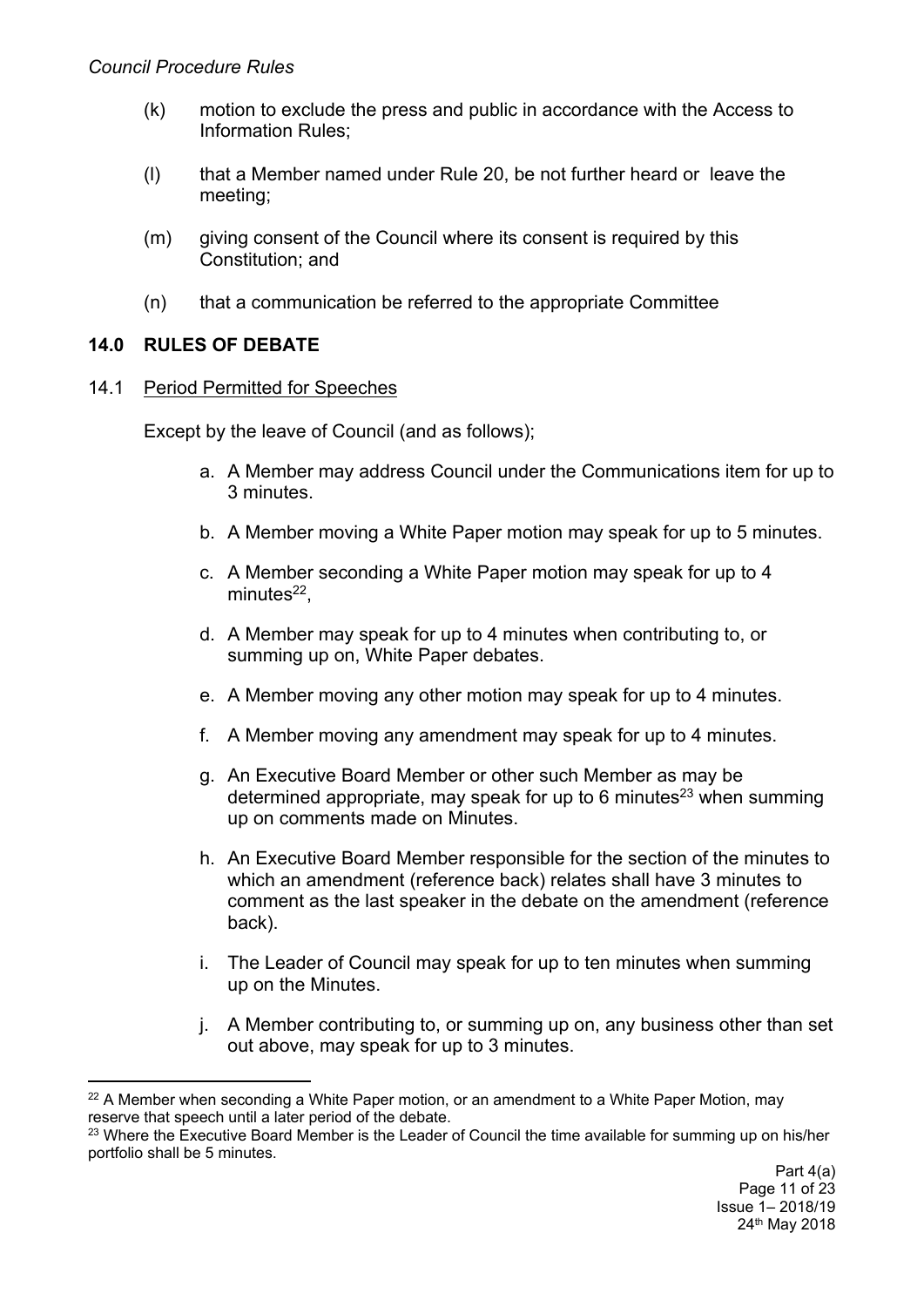#### *Council Procedure Rules*

k. On resuming an adjourned debate, the Member who moved its adjournment is entitled to speak first for up to 3 minutes.

#### 14.2 No Speeches Until Motion Seconded

All other motions or amendments shall not be discussed unless it has been proposed and seconded.

#### 14.3 Right to require motion in writing

Unless notice has already been given in accordance with Rules 12.1 or 13 it shall be put into writing and handed to the Lord Mayor before it is further discussed or put to the meeting.

#### 14.4 Content of Speeches

Members shall direct their speech to the question under discussion, a personal explanation or a point of order.

#### 14.5 When a Member May Speak Again

A Member who has spoken on any motion shall not speak again whilst it is the subject of debate except:

- (i) if the motion has been amended since the Member last spoke, to move a further amendment
- (ii) in exercise of a right of reply
- (iii) to raise a point of order in accordance with Rule 14.15
- (iv) to make a personal explanation in accordance with Rule 14.16

For the purpose of this Rule only, comments on the minutes in each portfolio section of the Executive Board and each committee moved under Rule 2.2(i) shall be regarded as being comments upon separate motions and such comments shall be relevant to such section of the minutes as are under debate.

#### 14.6 Amendments to Motions

- (a) An amendment must be relevant to the motion and will be to:-
	- (i) refer a subject of debate to an appropriate body or individual for consideration or reconsideration;
	- (ii) leave out words;
	- (iii) leave out words and insert or add others; or

Part 4(a) Page 12 of 23 Issue 1– 2018/19 24th May 2018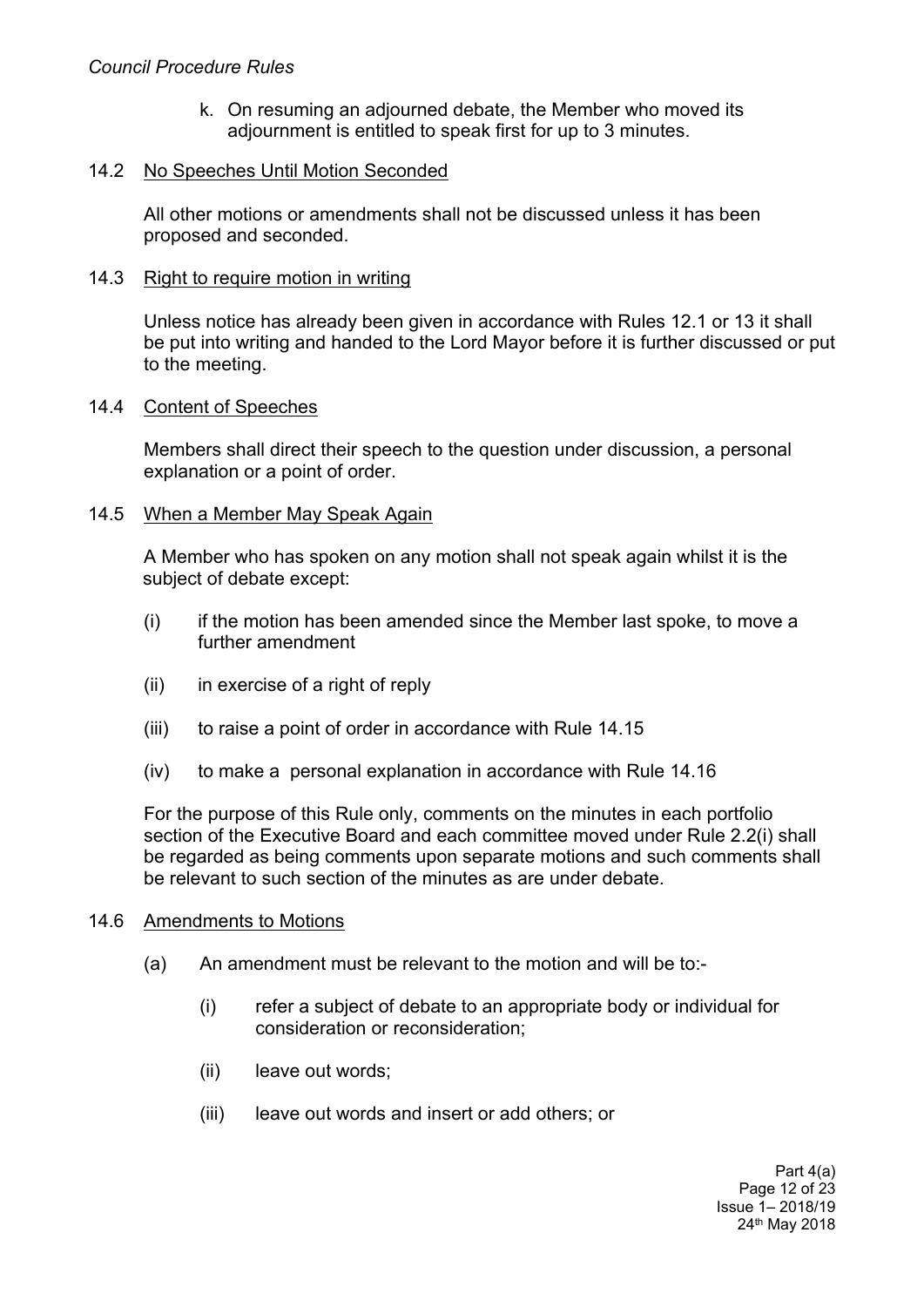(iv) insert or add words,

provided that such omission, insertion or addition of words shall not have the effect solely of negating the motion.

- (b) Subject to Rule 14.6(c), only one amendment may be moved and discussed at any time. No further amendment shall be moved until the amendment under discussion has been disposed of.
- (c) Amendments to White Paper motions shall be moved and discussed in the order in which notice thereof has been given and the voting thereon shall be taken after the winding-up speech of the mover of the original motion.

### 14.7 Amendments (Reference Back) to a Motion to receive the Minutes

- (a) Only one amendment may be moved to any given minute under a motion to receive the minutes. This shall be one to request the decision-maker to reconsider the decision.
- (b) The Executive Member or Chair responsible for the section of the minutes to which the amendment relates shall have 3 minutes to comment as the last speaker in the debate on the amendment in addition to his/her rights under Rule 14.1(g). In the event that the amendment is the sole matter discussed under the given section of the minutes then the six minutes allowed under Rule 14.1(g) shall be applied.
- (c) The vote will be taken on the amendment before proceeding to comments on that section of the minutes.

### 14.8 Further Amendments

- (a) If any amendment is lost, other amendments may be moved on the original motion provided that, where necessary, due notice has been given in accordance with Rule 13.1.
- (b) If an amendment is carried, the motion as amended takes the place of the original motion upon which any further such amendments may be moved but this does not prevent any further amendments being moved by references to the wording of the original motion.
- (c) If a Member wishes to move a second or further amendment and has not given due notice thereof where required in accordance with Rule 13.1 the Member shall give notice of the proposed amendment during the discussion on the first or other earlier amendment and, subject to the consent of the Lord Mayor (which question shall not be open to discussion), may move this amendment at such time as the Lord Mayor shall decide. Subject to this, all amendments shall be considered in the order in which notice has been given.

Part 4(a) Page 13 of 23 Issue 1– 2018/19 24th May 2018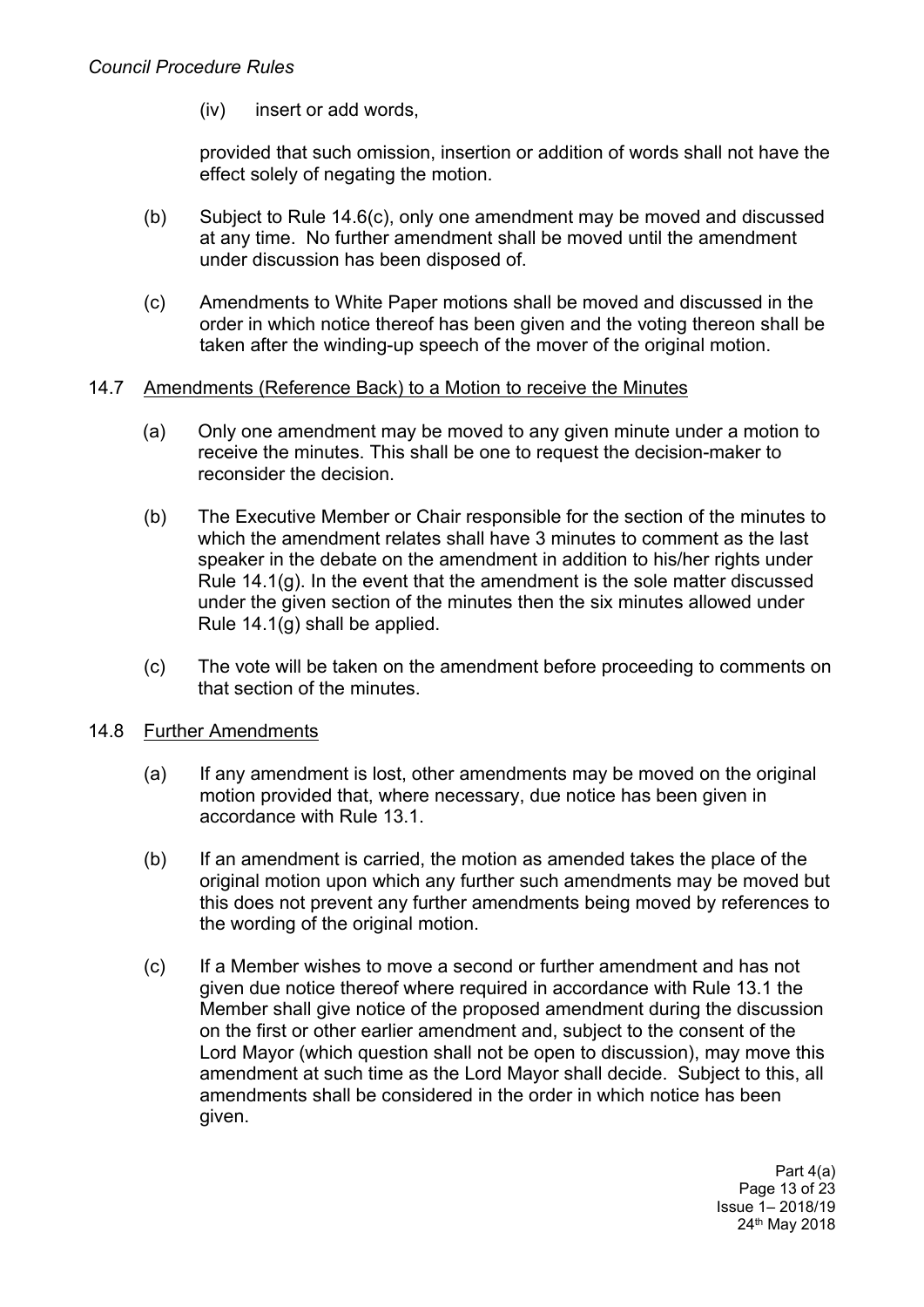### 14.9 Alteration of Motion

A Member may with the consent of the Council signified without discussion:

- (a) alter a motion of which that Member has given notice; or
- (b) with the further consent of the seconder, alter a motion which that Member has moved

if (in either case) the alteration is one which could be made as an amendment thereto.

#### 14.10 Withdrawal of Motion or Minutes

A motion or amendment shall not be withdrawn except with the consent of the seconder and of the Council. There shall be no discussion upon an application to withdraw a motion or amendment but any Member shall be at liberty to move that the leave applied for be given and the Council without discussion shall vote thereon.

### 14.11 Right of Reply

- (a) The mover of a motion has a right to reply at the close of debate of the motion immediately before it is put to the vote.
- (b) If an amendment is moved, the mover of the original motion shall also have a right of reply at the close of the debate on the amendment but may not otherwise speak on the amendment.
- (c) The mover of the amendment has no right of reply to the debate on such amendment.

### 14.12 Motions that May Be Moved During Debate

When a motion is under debate no motion shall be moved except the following:-

- (a) to amend the motion;
- (b) to adjourn the meeting;
- (c) to adjourn the debate;
- (d) to proceed to the next business;
- (e) that the question be now put;
- (f) that a Member be not further heard;
- (g) by the Lord Mayor under Rule 20 that a Member leave a meeting;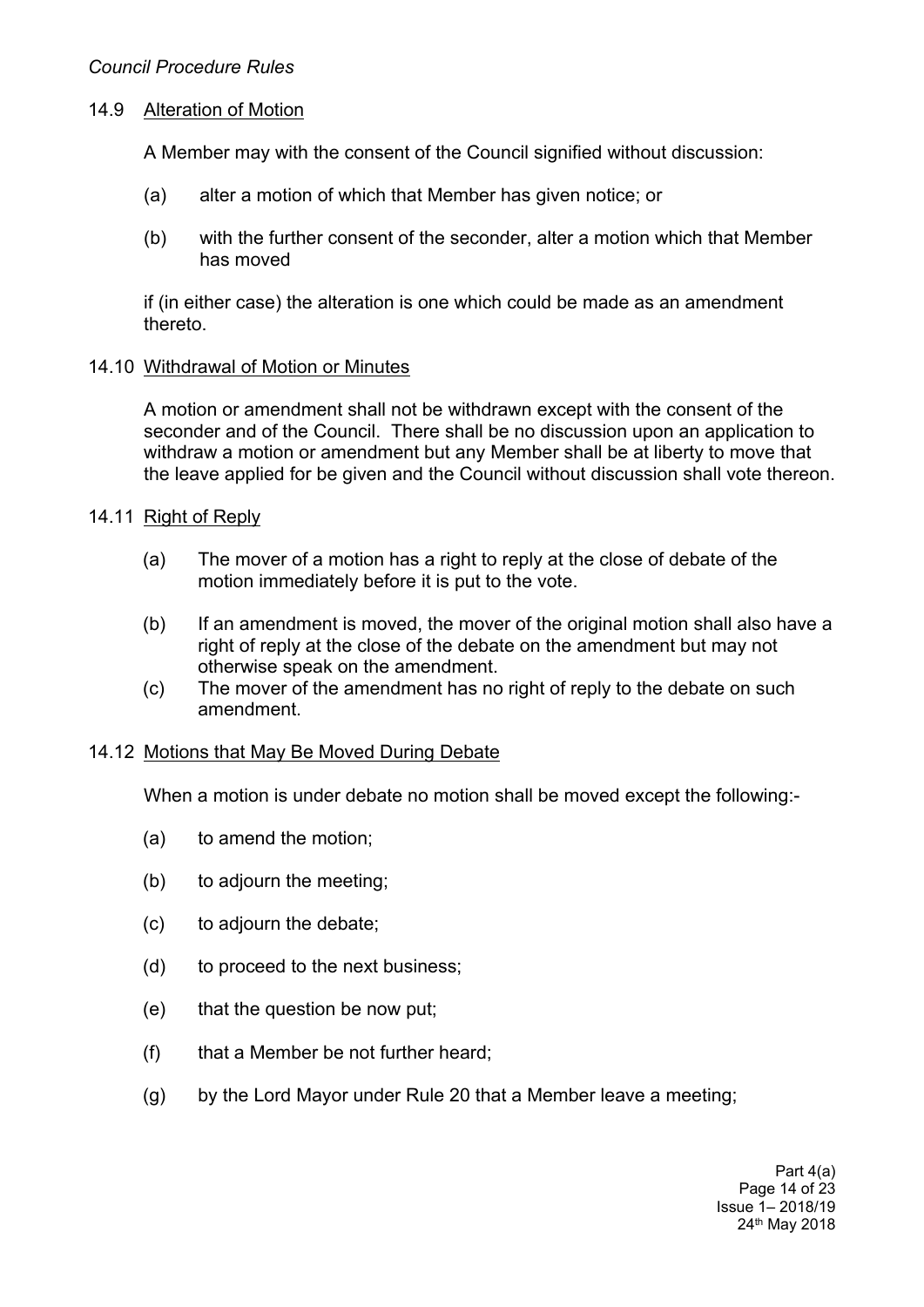#### *Council Procedure Rules*

- (h) to exclude the press and public in accordance with the Access to Information Procedure Rules; or
- (i) to give consent to the withdrawal of a motion or amendment.

#### 14.13 Closure Motions

- (a) A Member may move, without comment, at the conclusion of a speech of another Member,
	- (i) to proceed to the next business;
	- (ii) that the question be now put;
	- (iii) to adjourn a debate; or
	- (iv) to adjourn a meeting

on the seconding of which the Lord Mayor shall proceed as set out in paragraphs (b), (c) and (d) below.

- (b) If a motion to proceed to the next business is seconded, the Lord Mayor will first give the mover of the original motion a right of reply in accordance with time limits for speaking set out in Procedure Rule 14.1. The Lord Mayor will then put to the vote the motion to proceed to the next business.
- (c) If a motion that the question be now put is seconded, the Lord Mayor will first put to the vote the motion that the question be now put, and if it is passed then give the mover of the original motion a right of reply in accordance with time limits for speaking set out in Procedure Rule 14.1 before putting a motion to the vote.
- (d) If a motion to adjourn the debate or the meeting is seconded, the Lord Mayor shall put the adjournment motion to the vote without giving the mover of the original motion a right of reply on that occasion and no amendment to the motion shall be permitted unless it relates to the time of adjournment.

#### 14.14 Resumption of Adjourned Debate

On resuming an adjourned debate, the Member who moved its adjournment is entitled to speak first.

### 14.15 Points of Order

A Member may raise a point of order at any time and will, with the consent of the Lord Mayor, be entitled to be heard immediately. A point of order may relate only to an alleged breach of these Council Procedure Rules or statutory provision. The Member must specify the Rule or statutory provision and the way in which s/he considers it has been broken. The Lord Mayor's ruling is final.

> Part 4(a) Page 15 of 23 Issue 1– 2018/19 24th May 2018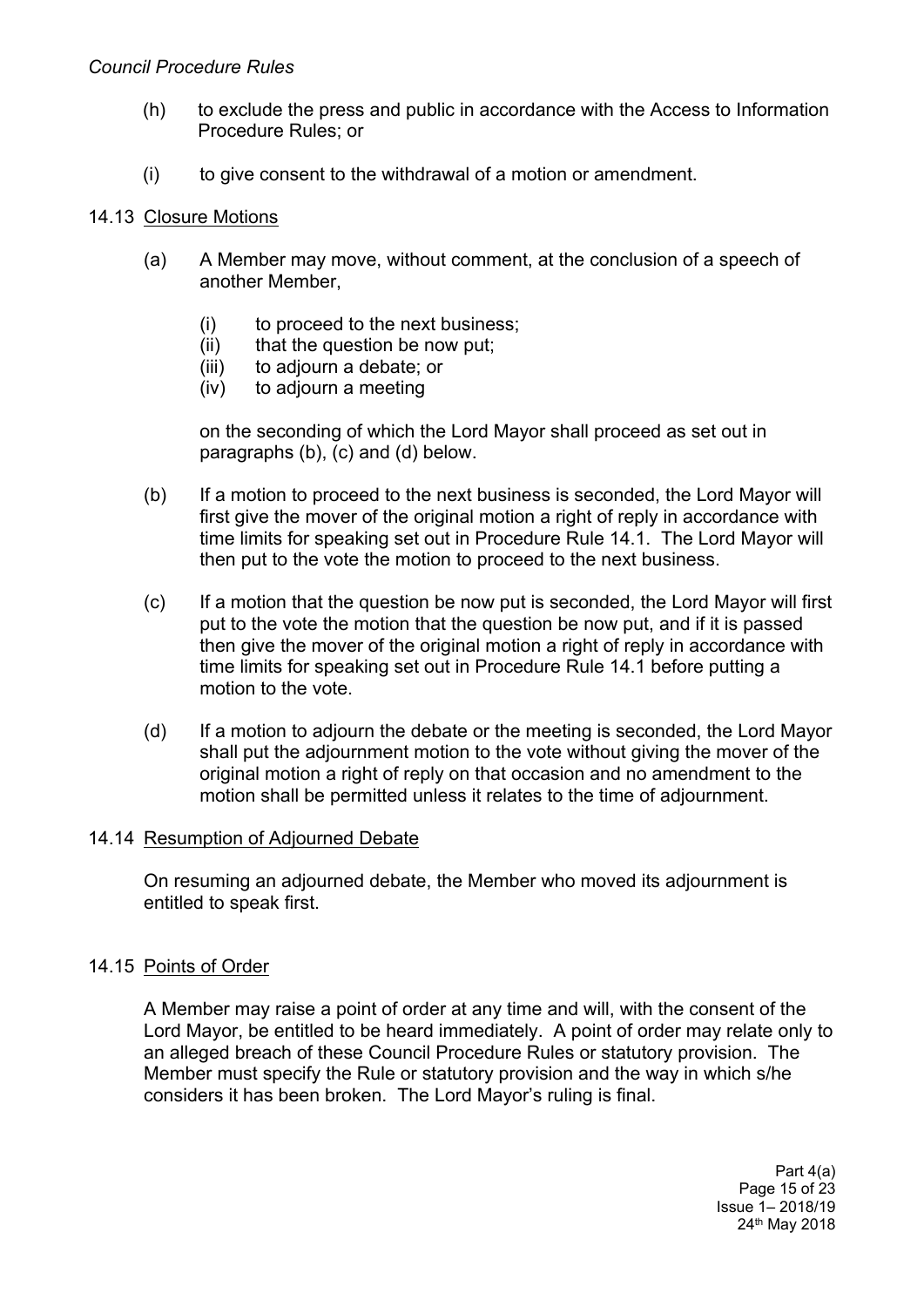### 14.16 Personal explanation

A Member may make a personal explanation at any time. A personal explanation may only relate to some material part of an earlier speech by the Member which may appear to have been misunderstood in the present debate. The ruling of the Lord Mayor on the admissibility of a personal explanation will be final.

#### 14.17 Lord Mayor's Ruling Final

The ruling of the Lord Mayor on a point of order or on the admissibility of a personal explanation shall not be open to discussion.

#### 14.18 Interpretation of Council Procedure Rules

The ruling of the Lord Mayor as to the construction or application of any of these Rules, or as to any proceedings of the Council, shall not be challenged at any meeting of the Council and is final.

### **15.0 RESCINDING RESOLUTIONS OF COUNCIL**

15.1 No resolution of the Council shall be rescinded or varied, except upon motion made on a notice which shall refer to the resolution sought to be rescinded or varied. Provided that this Rule shall not apply to motions moved in pursuance of a recommendation by the Executive Board or a committee established under Rule 1.1(j) or a sub-committee thereof.

### **16.0 VOTING**

#### 16.1 Majority

Unless this Constitution or the law provides otherwise, any matter will be decided by a simple majority of those Members voting and present in the room at the time the question was put.

#### 16.2 Casting Vote

At any meeting of the Council or a committee established under Rule 1.1(j), or a sub-committee thereof, the Chair shall, in case of an equal division of votes have a second or casting vote.

#### 16.3 Show of Hands

- (a) Unless a recorded vote is demanded under Rules 16.4 and 16.5, the Lord Mayor will take the vote by show of hands or if there is no dissent, by the affirmation of the meeting.
- (b) The result of a vote by show of hands will be announced provisionally by the Lord Mayor who will then allow a further reasonable period for any two Members to requisition a recorded vote. If any such requisition is made, the

Part 4(a) Page 16 of 23 Issue 1– 2018/19 24th May 2018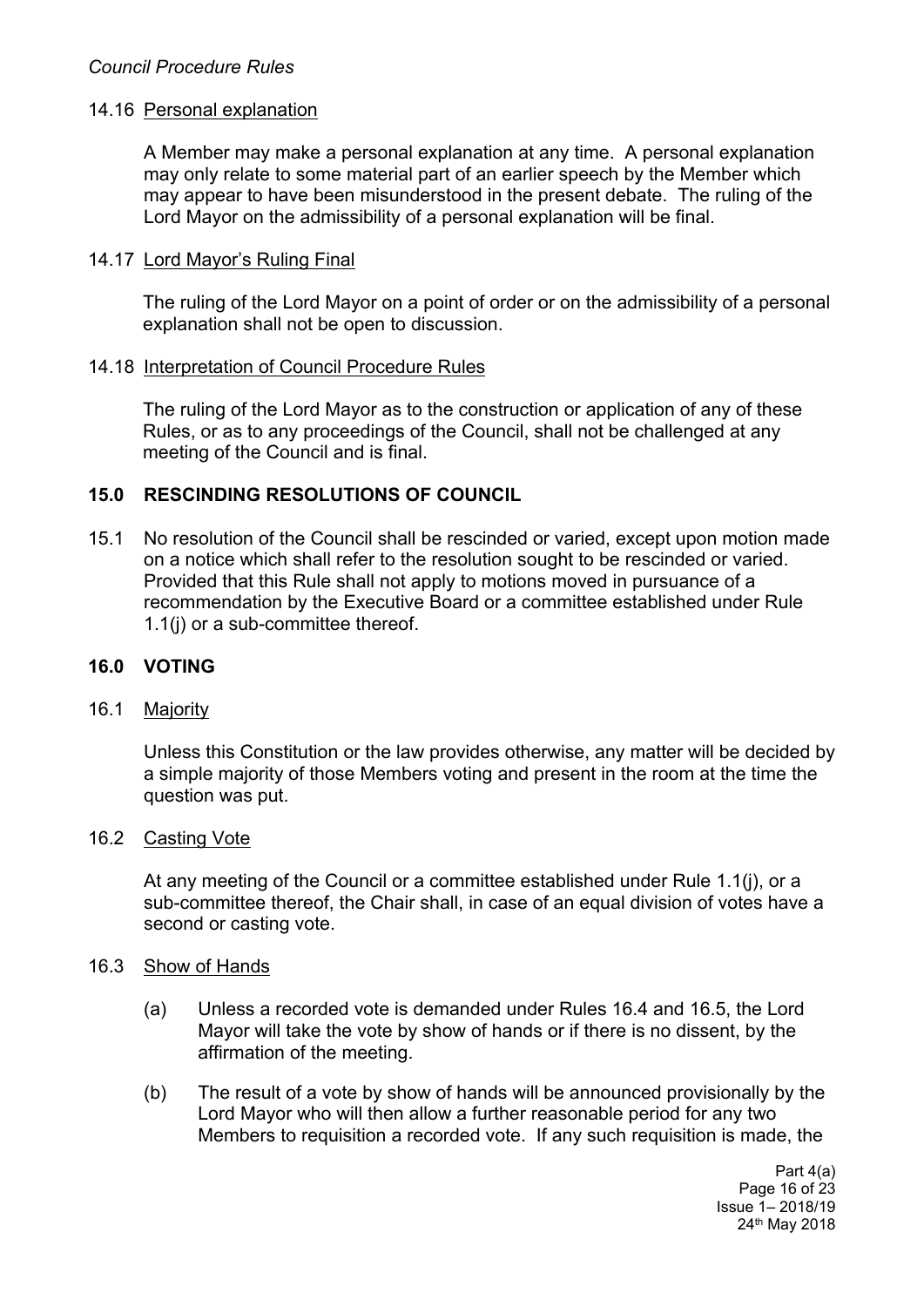show of hands shall be disregarded and the voting will be recorded to show how each Member present voted.

(c) If no such requisition is made before the Lord Mayor announces the next item of business or the closure of the meeting, as appropriate, the result of the show of hands as announced by the Lord Mayor will there upon become final.

#### 16.4 Recorded Vote

Where a recorded vote is required in accordance with paragraphs (a) or (b) below then the minute of the proceedings shall include a record of the names of persons who cast a vote for the decision or against the decision or who abstained from voting.

A recorded vote is required in the following circumstances:-

- (a) Any vote required to be recorded by law<sup>24</sup>, or
- (b) Any vote where, before the vote is taken on any matter before Council, any two Members of the Council demand that the votes are recorded.

#### 16.5 Right to Require Individual Vote to be Recorded

Where immediately after a vote is taken at a meeting if any Member so requires, there shall be recorded in the minutes of the proceedings of that meeting whether that person cast his/her vote for the question, against the question or whether s/he abstained from voting.

### 16.6 Division Bells

- (a) Where a closing speech has started there will be a single ring of the bell.
- (b) In any situation where it has been agreed that a recorded vote shall be taken, there will be two rings of the bell and at least half a minute will elapse between the end of the final ring and the taking of the vote.

#### 16.7 Voting on Appointments

If there are more than two people nominated for any position to be filled by the Council, and there is not a clear majority in favour of one person, then the name of the person with the least number of votes shall be taken off the list and a new vote shall be taken. The process will continue until there is a majority of votes for one person.

### **17.0 MINUTES**

<sup>&</sup>lt;sup>24</sup> Including but not limited to the requirement to record a vote in relation to a budget decision in accordance with paragraph 11 of Schedule 2, Part 2 of the Local Authorities (Standing Orders) (England) Regulations 2001.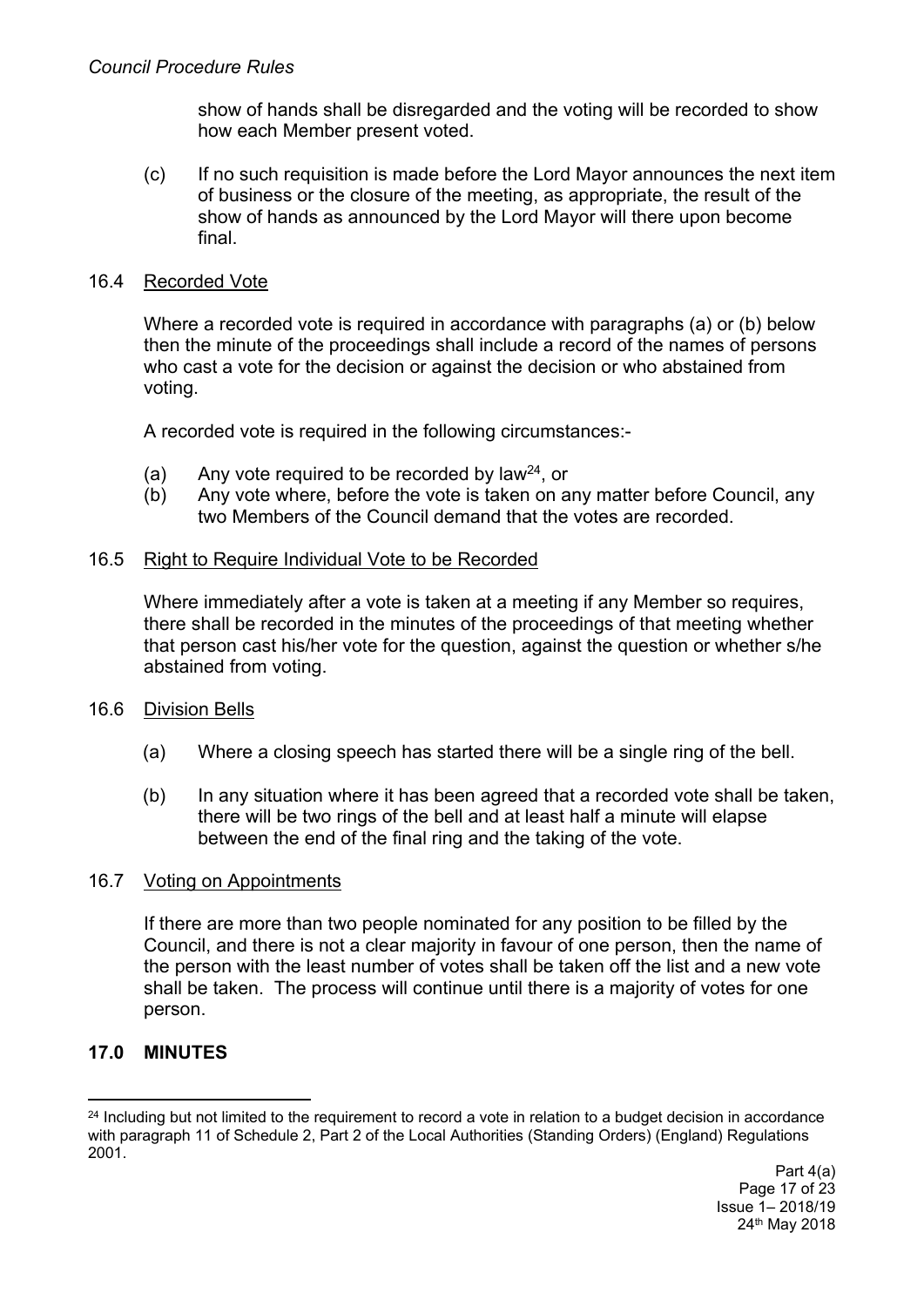# 17.1 Signing the Minutes

- (a) The Lord Mayor will put the question that the minutes of the previous meeting or meetings of the Council be approved as a correct record.
- (b) No discussion will take place upon the minutes, except upon their accuracy, and any question of their accuracy shall be raised by motion. If no such question is raised, or it is raised then as soon as it has been disposed of, the Lord Mayor will sign the minutes.

# 17.2 No requirement to sign minutes of previous meeting at Extraordinary Meeting

Where in relation to any meeting, the next meeting for the purpose of signing the minutes is a meeting called under paragraph 3 of Schedule 12 to the Local Government Act 1972 (an Extraordinary Meeting) then the next following meeting (being a meeting called otherwise than under that paragraph) will be treated as a suitable meeting for the purposes of paragraph 41(1) and (2) of Schedule 12 relating to signing of minutes.

# 17.3 Form of Minutes

Minutes will contain all motions and amendments in the exact form and order the Lord Mayor put them.

# **18.0 RECORD OF ATTENDANCE**

18.1 The clerk for the meeting will record the attendance of all Members present during the whole or part of a meeting.

# **19.0 EXCLUSION OF PUBLIC**

- 19.1 Subject to any statutory prohibitions and to paragraph 19.2 below, meetings of the Council and committees established under Rule 1.1(j) and any sub-committees thereof, shall be open to the public<sup>25</sup>. This shall be without prejudice to any power of exclusion to suppress or prevent disorderly conduct or other misbehaviour at a meeting.
- 19.2 The Council and committees established under Rule 1.1(j) and any sub-committees thereof may by resolution exclude the press and public from a meeting (whether during the whole part or part only of the proceedings) in accordance with the Access to Information Procedure Rules in Part 4 of this Constitution.

<sup>&</sup>lt;sup>25</sup> The Recording Protocol: Third Party Recording of Committees, Boards and Panels, set out at Appendix 1 to the Access to Information Procedure Rules applies.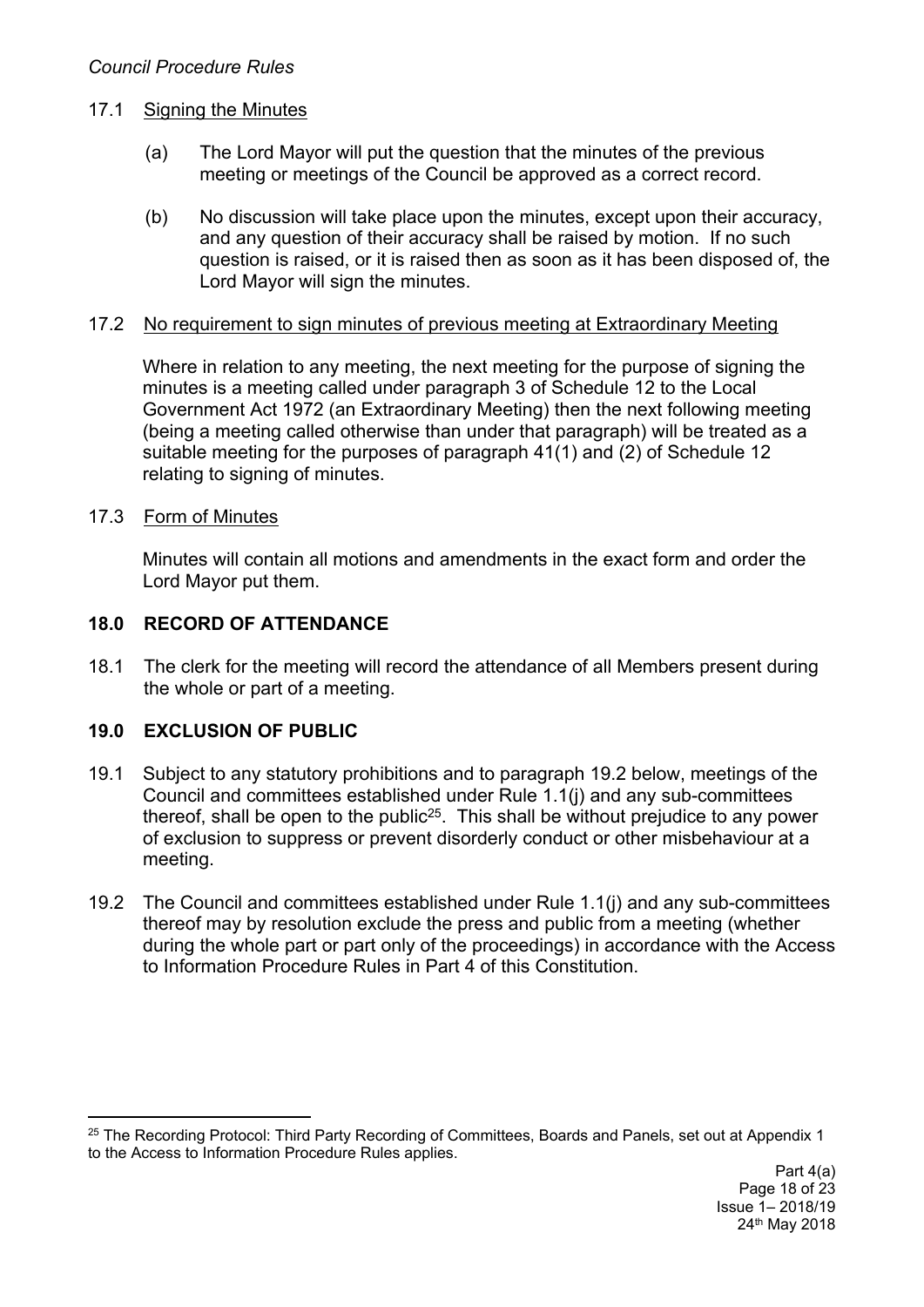# **20.0 MEMBERS' CONDUCT**

### 20.1 Standing to Speak

A Member when speaking at full Council must stand and address the Lord Mayor. If two or more Members rise, the Lord Mayor will call on one to speak and the other or others must sit. While the Member is speaking, the other Members must remain seated unless rising on a point of order or personal explanation. Members shall speak of each other by their titles of "Lord Mayor" or "Councillor" as the case may be.

### 20.2 Lord Mayor Standing

When the Lord Mayor rises during a debate, any Member speaking at the time must stop and sit down. The meeting must be silent.

#### 20.3 Member not to be Heard Further

If at a meeting any Member indulges in misconduct by behaving irregularly, improperly, offensively, or by wilfully obstructing the business of the Council, any other Member (including the Lord Mayor) may move "that the Member named be not further heard" and the motion, if seconded will, with the leave of the Lord Mayor, be put and voted on without further discussion.

#### 20.4 Member to Leave the Meeting

If the Member named continues the misconduct after a motion under the foregoing paragraph has been carried, the Lord Mayor shall either move "That the Member named do leave the meeting" (in which case the motion shall be put and determined without seconding or discussion) or adjourn the meeting of the Council for such period as the Lord Mayor shall consider expedient.

#### 20.5 General Disturbance

In the event of general disturbance which in the opinion of the Lord Mayor renders the orderly dispatch of business impossible, the Lord Mayor may, without question, adjourn the meeting of the Council for such period as s/he considers expedient.

### **21.0 DISTURBANCE BY THE PUBLIC**

- 21.1 If a Member of the public interrupts the proceedings at any meeting the Lord Mayor will warn the person concerned. If that person continues the interruption, the Lord Mayor will order their removal from the meeting room.
- 21.2 In the case of general disturbance in any part of the meeting room open to the public the Lord Mayor may call for that part to be cleared.

Part 4(a) Page 19 of 23 Issue 1– 2018/19 24th May 2018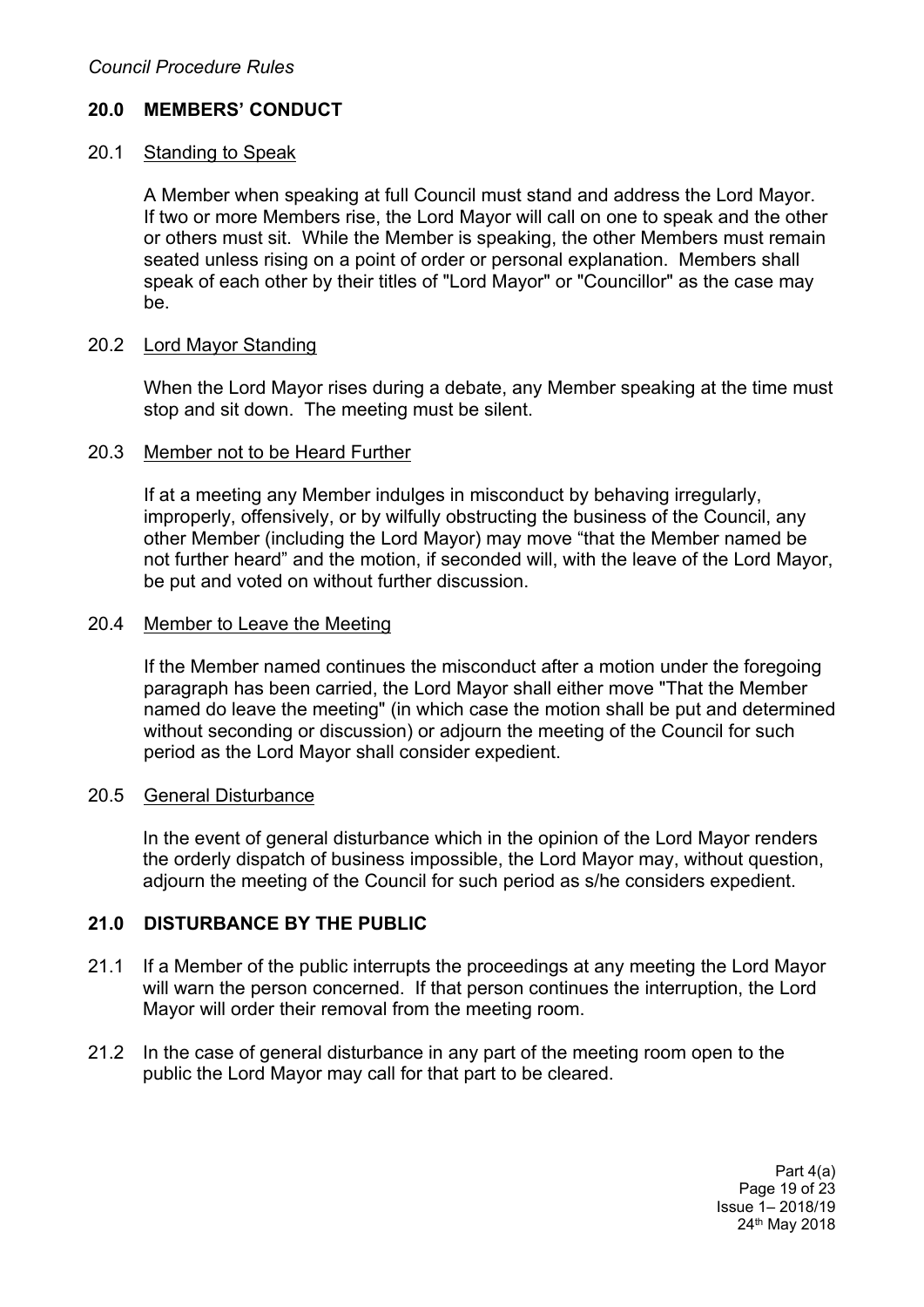### **22.0 SUSPENSION AND AMENDMENT OF COUNCIL PROCEDURE RULES**

### 22.1 Suspension

Any Council Procedure Rule except Rule 16.5 and 17.2 may be suspended by a motion made and seconded and carried by a majority of the Members present at the meeting. A motion to suspend in relation to the proposed introduction of an emergency motion<sup>26</sup> should include the wording of the motion proposed to be considered. The motion to suspend should not include the reasons why the suspension is being proposed. Suspension is only for the duration of the meeting.

### 22.2 Amendment

Any motion to add to, vary or revoke these Council Procedure Rules will, when proposed and seconded, stand adjourned without discussion to the next ordinary meeting of the Council.

### **23.0 INTEREST OF MEMBERS AND OFFICERS**

- 23.1 Members must comply with the Members' Code of Conduct.
- 23.2 Directors shall record in a book kept for the purpose particulars of any notice given by an officer of the Council of a personal interest in a contract and each such book shall be open during office hours to the inspection of any Members of the Council.

### **24.0 MOTIONS AFFECTING COUNCIL EMPLOYEES**

24.1 If any question arises at a meeting of the Council or a committee established under Rule 1.1(j) and any sub-committee thereof, open to the public as to the appointment, promotion, dismissal, salary, superannuation or conditions of service, or as to the conduct of any person employed by the Council, such question shall not be the subject of discussion until the Council, committee, or sub-committee, has decided whether or not the power of exclusion of the public under section 100A of the Local Government Act 1972 shall be exercised.

### **25.0 APPLICATION TO COMMITTEES AND SUB COMMITTEES**

25.1 All of the Council Procedure Rules apply to meetings of full Council. None of the Rules apply to meetings of the Executive (see Executive and Decision Making Procedure Rules). Only the following Rules apply to meetings of committees and sub-committees:

6.2, 8, 16.1, 16.2, 16.5, 17, 18, 19, 21, 23 - 28.

25.2 References to "Lord Mayor" shall read "the Chair".

<sup>26</sup> And all subsequent amendments.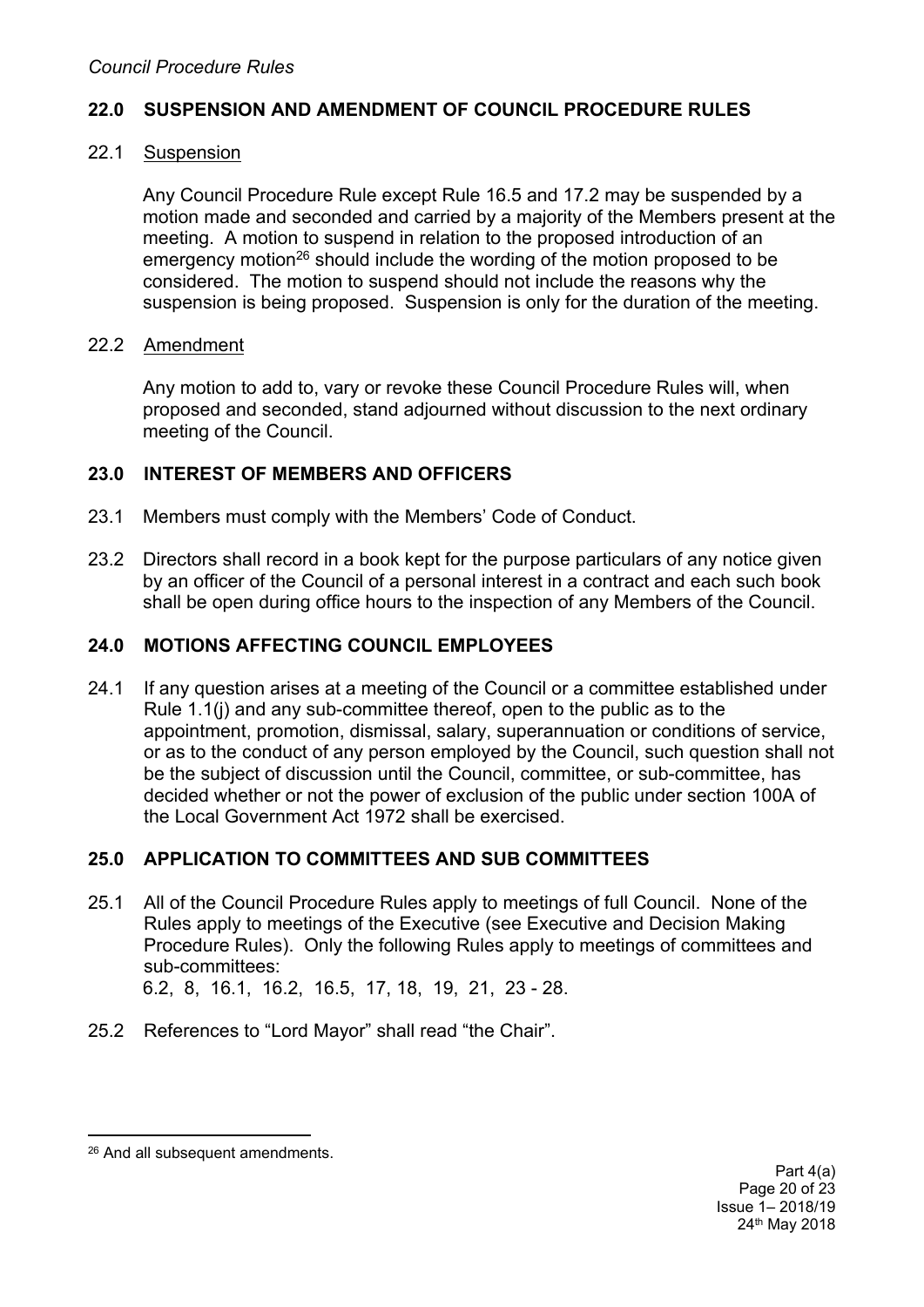# **26.0 SUBSTITUTE MEMBERS**

### 26.1 Allocation

- (a) In relation to each Plans Panel, the Council shall appoint a list of substitute members comprising all other members of the other Plans Panels, the Development Plan Panel and the Licensing Committee. In addition the list may include any Members, nominated by their group Whip, who are not members of these committees, but have received appropriate training. A nominated member shall be entitled to attend meetings in place of a regular member, subject to the substitute member having received appropriate training.
- (b) In relation to the Member Management Committee, an Executive Member, Deputy Executive Member, Whip or Assistant Whip shall be entitled to attend meetings in place of a regular member of the Committee.
- (c) In relation to the Development Plan Panel, the Council shall appoint substitute Members, comprising all Members of the Plans Panels and the Licensing Committee. A nominated Member shall be entitled to attend meetings in place of a regular Member, subject to the substitute Member having received appropriate training.
- (d) In relation to the Housing Advisory Board, the Council shall appoint substitute members via nominations from group Whips. Each Whip shall nominate one substitute for each member that sits on the Committee.
- (e) In relation to the Corporate Governance and Audit Committee, the Council shall appoint substitute members via nominations from group Whips. Each Whip shall nominate one substitute for each member that sits on the Committee. Whips may not nominate any members that would be excluded from full membership under the provisions of Article 9 of the Constitution.
- (f) In relation to the General Purposes Committee, an Executive Member, Deputy Executive Member, group leader or deputy group leader, group whip or assistant whip, shall be entitled to attend meetings in place of a regular member of the Committee.
- (g) In relation to Scrutiny Boards, any non-executive member is eligible to attend in the place of an absent scrutiny board member.
- (h) In relation to Standards and Conduct Committee, the Council shall appoint substitute members via nominations from group Whips. Each Whip shall nominate one substitute for each member that sits on the Committee. A nominated member shall be entitled to attend meetings in place of a regular member, subject to the substitute member having received appropriate training.

Part 4(a) Page 21 of 23 Issue 1– 2018/19 24th May 2018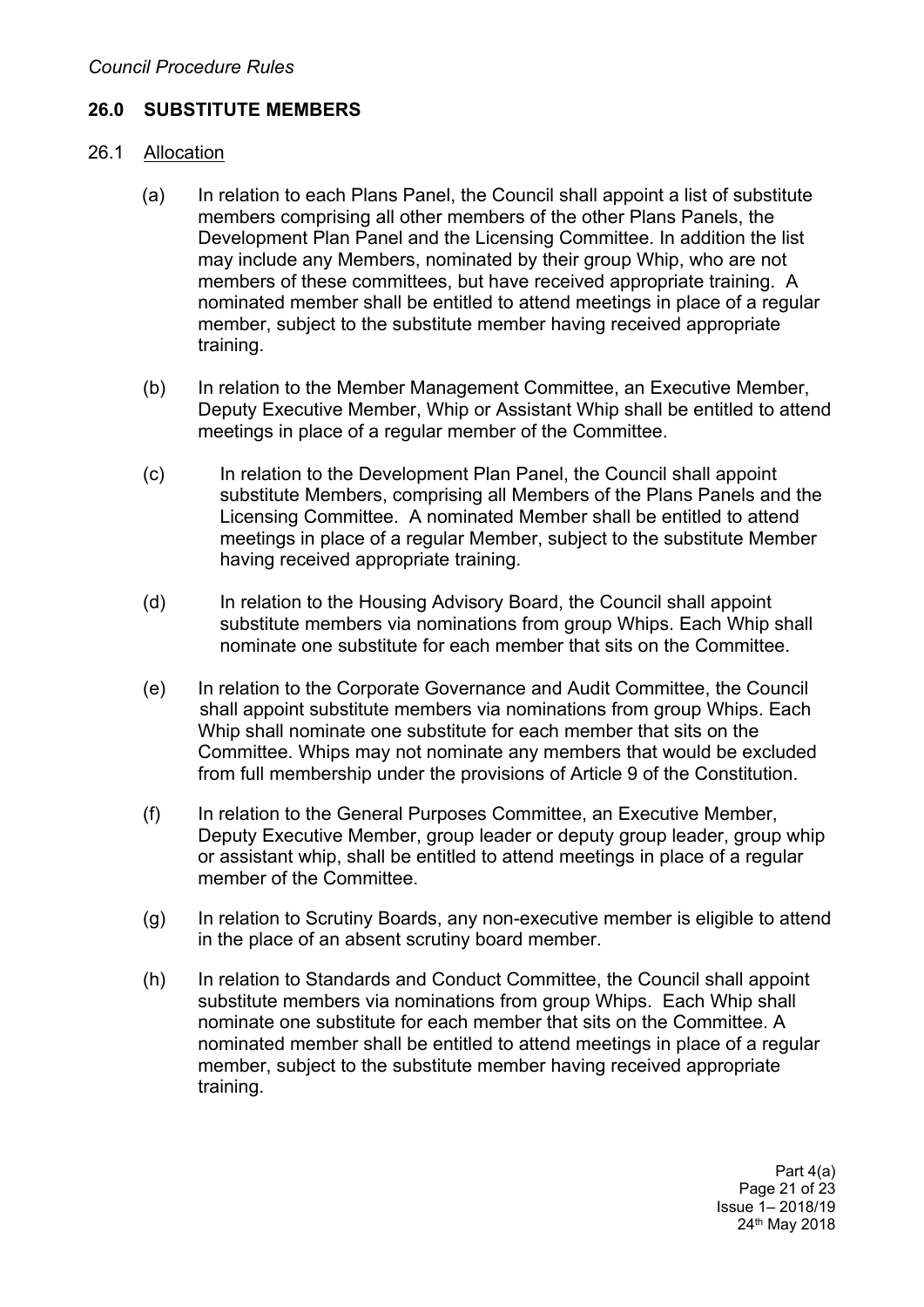### *Council Procedure Rules*

- (i) In relation to the Health and Wellbeing Board
	- the Council shall appoint substitute Members via nominations from group Whips. Each Whip shall nominate one substitute for each Member that sits on the Board; and
	- any non-voting representative of each Clinical Commissioning Group and of Healthwatch Leeds appointed by the Health and Wellbeing Board, may substitute for a relevant voting representative.
	- the named substitute from the Third Sector can attend and participate in meetings and vote in the absence of the Third Sector member appointed to the Board.
- j) In relation to Community Committees
	- Elected members cannot be substituted
	- Where a representative from a designated organisation has been coopted on to the Community Committee, that member can be substituted by another representative from that organisation, subject to the Chair being informed before the meeting of the proposed substitution.

### 26.2 Substitution

A substitute member shall be entitled to attend in place of a regular member provided that the Committee Clerk has been notified of this before the meeting begins. Once the meeting has begun, the regular member in respect of whom notification has been received, shall no longer be entitled to attend that meeting as a member of the committee concerned.

### 26.3 Powers and Duties

A substitute member shall be for all purposes a duly appointed member of the committee to which s/he is appointed as a substitute member for the meeting in question. Substitute members will have all the powers and duties of any regular member of the committee, but will not be able to exercise any special powers or duties exercisable by the person for whom they are substituting.

# **27.0 SPECIAL MEETINGS OF COMMITTEES**

27.1 The Chair of a committee established under Rule 1.1(j), may call a meeting at any time. A special meeting shall also be called on the requisition of any three Members of such committees delivered in writing to the Chief Executive. The Agenda for such a special meeting shall set out the business to be considered thereat and no business other than that set out in the Agenda shall be considered at that meeting.

> Part 4(a) Page 22 of 23 Issue 1– 2018/19 24th May 2018